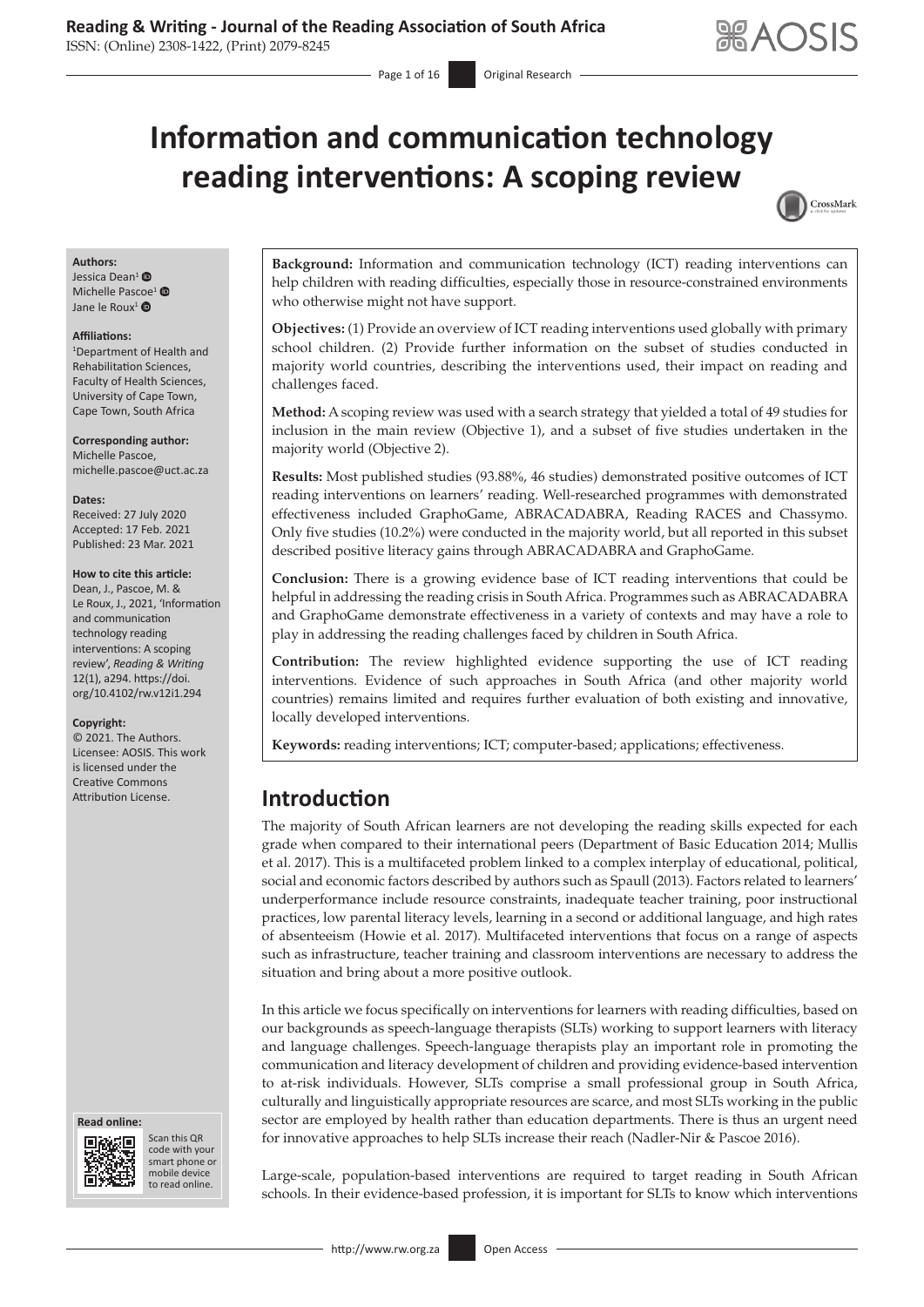have demonstrated effectiveness, as well as to expand the evidence base through ongoing intervention studies.

Reading intervention research shows that targeting phonological awareness, phonics, fluency, vocabulary and reading comprehension in an explicit, intensive and systematic manner improves reading skills (Galuschka et al. 2014; Gibson & Musti-Rao 2017; National Reading Panel 2000; Suggate 2016). Despite this knowledge, serving the large population of children requiring reading intervention is a challenge, especially in resource-constrained contexts. One approach to providing reading support is through the use of information and communication technology (ICT) programmes. There is a wide range of technology-based tools available to help children develop their reading, spelling and language abilities. These vary in terms of the ages targeted, their specific focus, platforms used, accessibility and cost. Although not all studies investigating the impact of ICT-based approaches to reading have reported positive outcomes (Campuzano et al. 2009), reviews and meta-analyses indicate that many ICT programmes produce gains in phonological awareness, phonics, word reading, fluency, vocabulary and reading comprehension of schoolaged children (Cheung & Slavin 2011, 2013; Jamshidifarsani et al. 2019; Moran et al. 2008). Information and communication technology-based reading intervention holds potential for improving the reading skills of children by harnessing their motivation to learn through feelings of autonomy (making choices), competence (achieving goals), and relatedness (sharing experiences with another individual), providing immediate feedback and having the capacity to be intensive, individualised, and at the appropriate level of difficulty, and enabling independent use or the presence of nonprofessionals (McTigue & Uppstad 2018).

In this scoping review we set out to describe ICT interventions for reading and their outcomes as described in the literature. A particular aim of the study was to consider interventions developed for, or investigated in the majority world (developing) contexts which might offer solutions to the challenges faced in South Africa.

The objectives of the study were to: (1) provide an overview of ICT-based reading interventions described in the literature over the last decade (2009–2019) and (2) consider the subset of ICT reading interventions conducted in the majority world and their impact on learners' reading skills and challenges faced, which could lead to recommendations for research conducted in similar contexts, such as South Africa.

### **Methodology**

Scoping reviews are used to map the main sources and types of evidence available, and are particularly useful when an area is complex or has not been reviewed comprehensively before. Arksey and O'Malley's (2005) framework has five steps: (1) identifying the research question or aim. This review set out to describe ICT reading interventions for primary school learners undertaken in the last decade.

In particular we wanted to know what work has been undertaken in the majority world so that we could investigate programmes reported to be effective in this context and build on them further. (2) Identifying and (3) selecting relevant studies. A search strategy, criteria for eligibility and study selection were devised, and are described in the following sections. (4) Data are then charted, collated and (5) reported in the results section of the article. The search took place between June 2018 and June 2019, undertaken mainly by the first author with the other two authors in a checking and support role. To ensure a valid and reliable process, measures were put in place such as team briefings on a regular basis to discuss any uncertainties regarding the process and findings to date.

#### **Search strategy**

First, a pilot phase was initiated in which one database was searched using a set of core terms. Titles, keywords and index terms taken from this initial set of papers were then used to develop the list of search terms further. Second, following the pilot phase, researchers then used the complete search term list with the full set of electronic databases. Keywords were entered into the electronic databases of PsycArticles, PsychINFO, ERIC, Computers and Applied Sciences Complete, Academic Search Premier and CINAHL.

The keywords were: information and communication technology; computer-assisted; computer-based; laptop; smartphone; iPhone; tablet; iPad; application; programme; software; reading intervention; reading instruction; reading therapy; reading remedial; primary school; elementary school; middle school; junior school; children and learners.

### **Eligibility criteria**

Studies were included in the review based on the following inclusion criteria:

- Published in a peer-reviewed journal between 2009 and 2019.
- Interventions described needed to be delivered by ICT, and aimed at improving reading or reading-related skills (one or more of the components of phonological awareness, letter-sound knowledge or phonics, word reading, fluency, vocabulary and reading comprehension).
- Learners in Grades 1 to 7 were the participants.
- Experimental or quasi-experimental designs were used, that is, the included studies all considered the effect of an intervention on particular outcomes; control groups were used, although in the case of a quasi-experimental design assignment into the groups was not random.

Due to time and resource constraints we were only able to access and review papers in English, and grey literature (e.g. postgraduate student projects, government reports) was not searched. Meta-analyses, reviews and editorial or discussion pieces were excluded. We wanted to access original research papers that might have contributed to a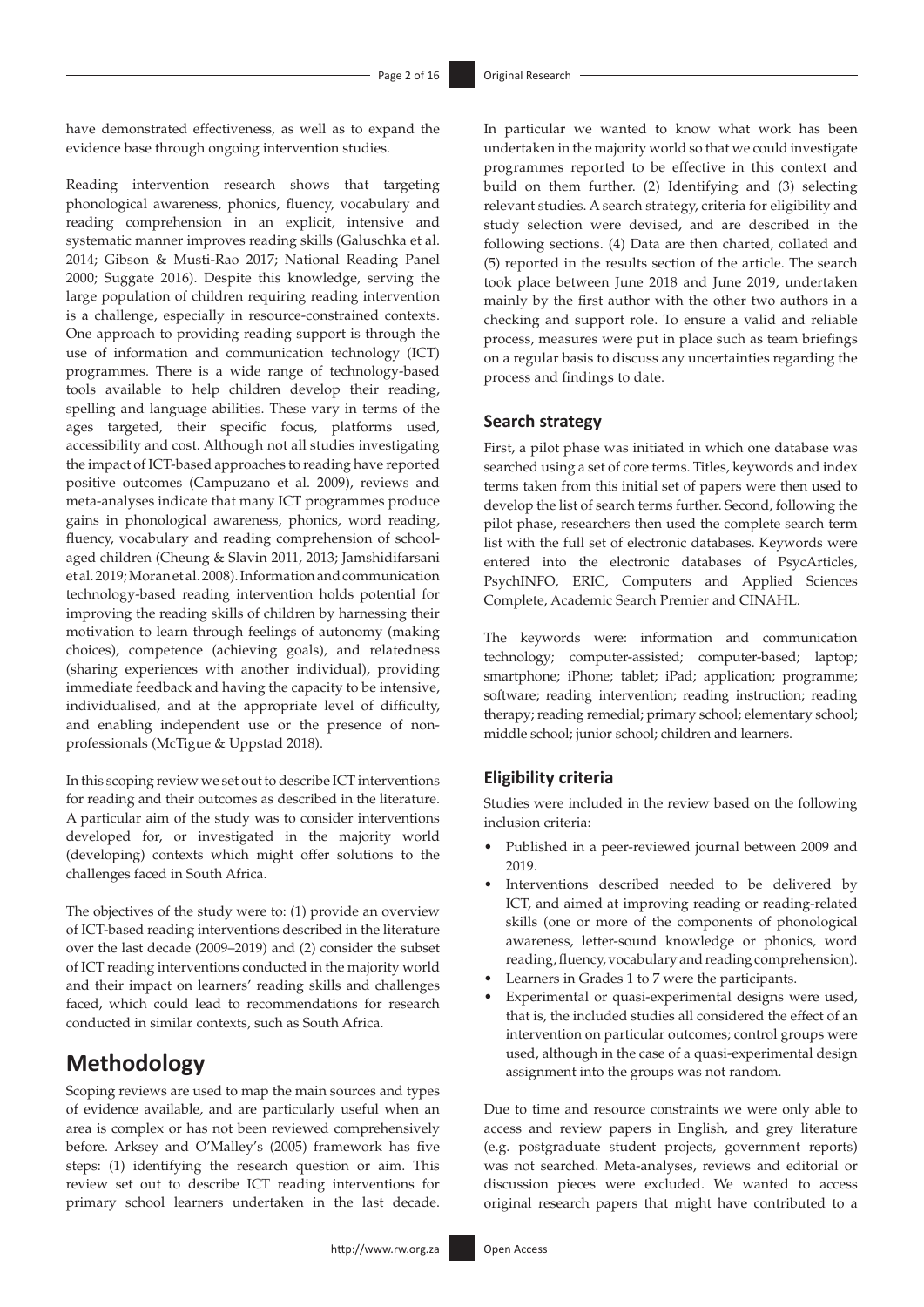meta-analysis or review, or informed a discussion piece. We aimed to access original research where full methodological information and results could be accessed. Titles and abstracts of papers generated by the search were reviewed by the team.

#### **Study selection**

The first author screened the titles and abstracts of the articles from the electronic search, and then read full texts of all papers that met the eligibility criteria. Papers were excluded when the eligibility criteria were not met. If a full-text article could not be accessed, it was automatically excluded from the database. A total of 49 studies met the inclusion criteria and were subsequently included in the review.

#### **Data collection**

After identification of relevant papers, full-text articles were read and data extracted from them. Detailed information about resources was charted in a spreadsheet including the name of the paper, authors, journal, country in which the study took place, research design, number and nature of participants, the name or description of intervention, devices used, outcomes measured, person supporting the intervention, and summary of outcomes. To ensure reliable reporting, the second and third authors cross-checked a proportion (20%) of all entries into the database.

### **Results**

#### **Overview of ICT-based reading interventions described in the literature**

In the 49 papers included in this part of the study, the most commonly used design was an experimental pre-post design with random assignment to groups at the level of schools, classes or learners (23 studies; 46.94%) and experimental multiple baseline design across participants (10 studies; 20.4%). There were 27 (55.1%) studies where ICT interventions were compared to a control group receiving no intervention and 16 (32.65%) studies that evaluated ICT interventions against other interventions. Sample sizes varied widely with most studies (29/49, 59.2%) having fewer than 100 participants. Of the studies that described the grade of the participants, most focused on children in Grades 1 to 3. Most (40/49; 81.6%) had both male and female participants. The studies included learners with different characteristics such as: at risk of having reading difficulties (7; 14.29%), reading difficulties (26; 53.1%), language difficulties (3; 6.12%), and learners from mainstream schools not included based on any identified difficulties (13; 26.53%). Five studies included learners with additional difficulties (such as intellectual disability, attention deficit and hyperactivity disorder, autism spectrum disorder and learning disability). Of the studies that reported the language characteristics of the participants, 29 investigated monolingual children, 9 involved bilingual children and 4 worked with bi- and monolingual children. Many studies did not report on the languages of the participants.

A total of 46 different ICT reading interventions were described. Some studies evaluated one programme while others used two or more, comparing outcomes between groups. Programmes used in more than two studies included *GraphoGame/GraphoLearn* (henceforth *GraphoGame*) (used in 10 papers), *ABRACADABRA* (6 papers), *Reading RACES* (3 papers) and *Chassymo* (3 papers). These 'big four' programmes thus dominated the literature for the time period investigated. *GraphoGame* targets multiple levels of reading (phonics and letter-sound knowledge, phonological awareness and word reading). It is a theoretically informed intervention that has been well researched over many years and adapted for use in a variety of different languages. The programme is available to all school-aged children in Finland, and in many other countries around the world in adapted forms (see Ojanen et al. 2015 for further information).

*ABRACADABRA* similarly targets a range of skills including phonics and letter-sound knowledge, word reading, reading and listening comprehension, reading fluency and metacognition in reading and writing. It was developed in Canada and has been extensively used there as well as in Australia. It is based on the recommendations of the National Reading Panel (2000) and includes a variety of different activities tailored to children's specific abilities and challenges. *Reading RACES* focuses on oral reading fluency through a repeated reading strategy using culturally relevant stories for primary school children. *Chassymo*, developed in French, focuses on the syllable as the main processing unit in reading and requires learners to hear or read syllables in a carefully programmed presentation. Most of the other interventions targeted two or more skills, such as reading fluency and comprehension (e.g. Bennett et al. 2017) while a smaller number focused solely on one particular skill such as sightword reading (e.g. Musti-Rao, Lo & Plati 2015), or reading comprehension (e.g. Ponce, López & Mayer 2012).

Interventions were delivered in various languages, although English dominated (30 studies, 61.22%). Of the studies that described the language background of the learners, there were 30 where the intervention was in the participants' home language, 6 where the intervention was in the participants' second language, 2 where the intervention was in the first and second language and 4 where the language of intervention was some participants' home language but other participants' second language. A total of 18 different countries were represented. Almost half of the papers were from US-based studies (21 papers) and other countries that were well represented included France (4), England (3), Sweden (3), and Canada (3).

The devices used to deliver intervention mainly included computers (35; 71.42%) and iPads or tablets (10; 20.4%). There was a balance between studies that required facilitation (25; 51.02%) and those in which learners worked independently (22; 44.89%). When intervention was facilitated this was most typically done by trained teachers. Intervention intensity varied across studies with reported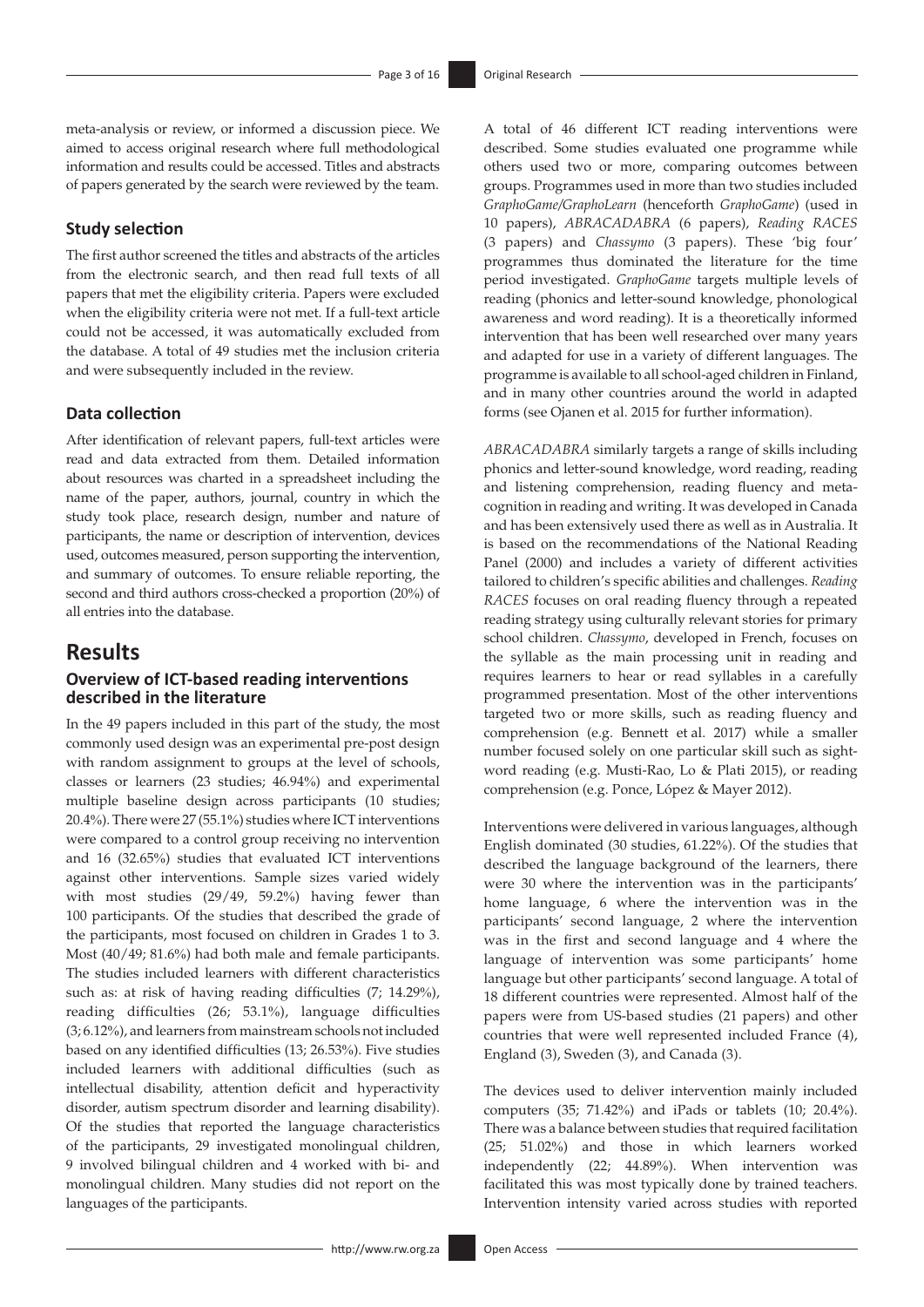total intervention time ranging from 50 min to 109 h. The mean length of total intervention time was 16 h typically undertaken in half-hour blocks delivered two to three times per week. Most studies (29, 59.18%) used standardised outcome measures. Some used non-standardised outcome measures (13, 26.5%) and the remainder used a combination of both standardised and non-standardised outcome measures. The number of studies that found intervention effects for their outcome measures was calculated. There were three studies that did not demonstrate effects on any outcome measures, nine that demonstrated effects on 15% – 50% of outcome measures, five that showed effects on 60% – 75% of outcome measures and 27 that showed effects on all outcome measures. There were five studies where the findings could not be categorised into these groups.

Therefore, of the studies that could be clustered into these groups, the vast majority (41/44; 93.18%) demonstrated some form of positive effect of ICT reading intervention on learners' reading and reading-related skills and most (32/44; 72.73%) showed improvements on 60% – 100% of outcome measures. Table 1 shows a mapping of the 49 papers to give an overview of the designs used, sample sizes and participants, intervention and outcomes. Further detail for each of the 49 papers is provided in the appendices (Tables 1-A1–3-A1).

Results from the first part of the study indicated a substantial number of ICT interventions for reading that have been researched and published in peer-reviewed journals over the past decade. Most of the programmes demonstrated positive

**TABLE 1:** Design and participant characteristics of studies included in the information and communication technology-based reading intervention scoping review.

|                                                       | Design and participant characteristics                                     |                  | Number<br>of studies | <b>Examples</b>                                                                                                                                                                                                                                                      |
|-------------------------------------------------------|----------------------------------------------------------------------------|------------------|----------------------|----------------------------------------------------------------------------------------------------------------------------------------------------------------------------------------------------------------------------------------------------------------------|
|                                                       |                                                                            | $\boldsymbol{n}$ | $\frac{0}{0}$        |                                                                                                                                                                                                                                                                      |
| Study design                                          | Experimental pre-post with random<br>assignment                            | 23               | 46.94                | O'Brien, Begum and Onnis (2019); Messer and Nash (2018); Patel et al. (2018); Solheim et al.<br>(2018); Baker et al. (2017).                                                                                                                                         |
|                                                       | Experimental multiple baseline across<br>participants                      | 10               | 20.41                | Council et al. (2019); Mize et al. (2019); Barber et al. (2018); Musti-Rao et al. (2015); Lindeblad<br>et al. (2016); Ozbek and Girli (2017).                                                                                                                        |
|                                                       | Other experimental design or<br>quasi-experimental                         | 16               | 32.65                | Lysenko et al. (2019); Kleinsz et al. (2017); Mak et al. (2017); Moser, Morrison and Wilcox (2017)                                                                                                                                                                   |
| Sample sizes                                          | $0 - 49$                                                                   | 23               | 46.94                | Council et al. (2019); Mize et al. (2019); Barber et al. (2018); Patel et al. (2018).                                                                                                                                                                                |
|                                                       | $50 - 99$                                                                  | 6                | 12.24                | Messer and Nash (2018); Baker et al. (2017); Van de Ven et al. (2017); Tyler et al. (2015).                                                                                                                                                                          |
|                                                       | 100-499                                                                    | 14               | 28.57                | O'Brien et al. (2019); Mak et al. (2017); Abrami et al. (2016); Schneider et al. (2016).                                                                                                                                                                             |
|                                                       | 500-999                                                                    | 4                | 8.16                 | Solheim et al. (2018); Madden and Slavin (2017); Jere-Folotiya et al. (2014).                                                                                                                                                                                        |
|                                                       | $1000 +$                                                                   | $\overline{2}$   | 4.08                 | Lysenko et al. (2019); Ponce et al. (2012).                                                                                                                                                                                                                          |
| Participant                                           | Grade 1                                                                    | 14               | 28.57                | Barber et al. (2018); Solheim et al. (2018); Baker et al. (2017); Musti-Rao et al. (2015).                                                                                                                                                                           |
| grades                                                | Grade 2                                                                    | 10               | 20.41                | Council et al. (2019); Bennett et al. (2017); Kleinsz et al. (2017); Schneider et al. (2016).                                                                                                                                                                        |
|                                                       | Grade 3 upwards                                                            | 6                | 12.24                | Mize et al. (2019); Patel et al. (2018); Moser et al. (2017); El Zein et al. (2016).                                                                                                                                                                                 |
|                                                       | Mixed or not indicated                                                     | 19               | 38.77                | Lysenko et al. (2019); O'Brien et al. (2019); Madden and Slavin (2017).                                                                                                                                                                                              |
| Intervention                                          | GraphoGame                                                                 | 10               | 20.41                | O'Brien et al. (2019); Patel et al. (2018); Solheim et al. (2018); Baker et al. (2017);<br>Kamykowska et al. (2014); Kyle et al. (2013).                                                                                                                             |
|                                                       | ABRACADABRA                                                                | 6                | 12.24                | Lysenko et al. (2019); Mak et al. (2017); Abrami et al. (2016); Lysenko and Abrami (2014);<br>Savage et al. (2010).                                                                                                                                                  |
|                                                       | <b>Reading Races</b>                                                       | 3                | 6.12                 | Council et al. (2019); Barber et al. (2018); Bennett et al. (2017).                                                                                                                                                                                                  |
|                                                       | Chassymo                                                                   | 3                | 6.12                 | Kleinsz et al. (2017); Ecalle, Kleinsz and Magnan (2013)                                                                                                                                                                                                             |
|                                                       | LoCo Text                                                                  | $\overline{2}$   | 4.08                 | Kleinsz et al. (2017); Potocki, Ecalle and Magnan (2013)                                                                                                                                                                                                             |
|                                                       | Read 180                                                                   | $\overline{2}$   | 4.08                 | Kim et al. 2010, 2011.                                                                                                                                                                                                                                               |
|                                                       | Tutoring with Alphie                                                       | 2                | 4.08                 | Madden and Slavin (2017); Chambers et al. (2011).                                                                                                                                                                                                                    |
|                                                       | Omega-interactive sentences                                                | $\overline{2}$   | 4.08                 | Fälth et al. (2013); Gustafson et al. (2011).                                                                                                                                                                                                                        |
|                                                       | <b>COMputerized PHOnological Training</b>                                  | $\overline{2}$   | 4.08                 | Fälth et al. (2013); Gustafson et al. (2011); Mize et al. (2019); Messer and Nash (2018); Horne                                                                                                                                                                      |
|                                                       | Other                                                                      | 17               | 34.69                | (2017); Moser et al. (2017); Ozbek and Girli (2017); Van de Ven et al. (2017).                                                                                                                                                                                       |
| Facilitation                                          | None/independent                                                           | 22               | 44.90                | O'Brien et al. (2019); Barber et al. (2018); Messer and Nash (2018).                                                                                                                                                                                                 |
|                                                       | Adult supported                                                            | 24               | 48.98                | Lysenko et al. (2019); Council et al. (2019); Bennett et al. (2017); Madden and Slavin (2017);<br>Larabee, Burns and McComas (2014).                                                                                                                                 |
|                                                       | Peer supported                                                             | $\mathbf{1}$     | 2.04                 | Mize et al. (2019); Chambers et al. (2011).                                                                                                                                                                                                                          |
|                                                       | Mix of different supports                                                  | $\overline{2}$   | 4.08                 |                                                                                                                                                                                                                                                                      |
| Total                                                 | Up to $4 h$                                                                | 8                | 16.33                | Mize et al. (2019).                                                                                                                                                                                                                                                  |
| intervention<br>time                                  | $5 h - 25 h$                                                               | 14               | 28.57                | Kleinsz et al. (2017); Ecalle et al. (2013); Fälth et al. (2013); Kyle et al. (2013).                                                                                                                                                                                |
|                                                       | $26 h - 50 h$                                                              | 3                | 6.12                 | Lysenko et al. (2019).                                                                                                                                                                                                                                               |
|                                                       | More than 50 h                                                             | 5                | 10.20                | Saine et al. (2011); Torgesen et al. (2010).                                                                                                                                                                                                                         |
|                                                       | Not reported                                                               | 19               | 38.70                | Mak et al. (2017); Schneider et al. (2016).                                                                                                                                                                                                                          |
| <b>Outcomes</b><br>measures found                     | No outcomes measures shown to have<br>changed; no intervention effect      | $\overline{3}$   | 6.12                 | Baker et al. (2017); Moser et al. (2017); Kamykowska et al. (2014).                                                                                                                                                                                                  |
| to have<br>changed<br>significantly as<br>a result of | All outcomes measures changed;<br>positive intervention effect             | 27               | 55.10                | Council et al. (2019); Lysenko et al. (2019); Mize et al. (2019); O'Brien et al. (2019); Barber et al.<br>(2018); Messer and Nash (2018); Solheim et al. (2018); Bennett et al. (2017); Kleinsz et al.<br>(2017); Madden and Slavin (2017); Lindeblad et al. (2016). |
| intervention                                          | Mixed outcomes: Some show no change<br>and others indicate positive effect | 19               | 38.70                | Patel et al. (2018); Horne (2017); Mak et al. (2017); Abrami et al. (2016); Schneider et al. (2016);<br>Musti-Rao et al. (2015); Larabee et al. (2014).                                                                                                              |

Note: Please see the full reference list of this article, Dean, J., Pascoe, M. & Le Roux, J., 2021, 'Information and communication technology reading interventions: A scoping review', Reading &<br>Writing 12(1), a294. https:/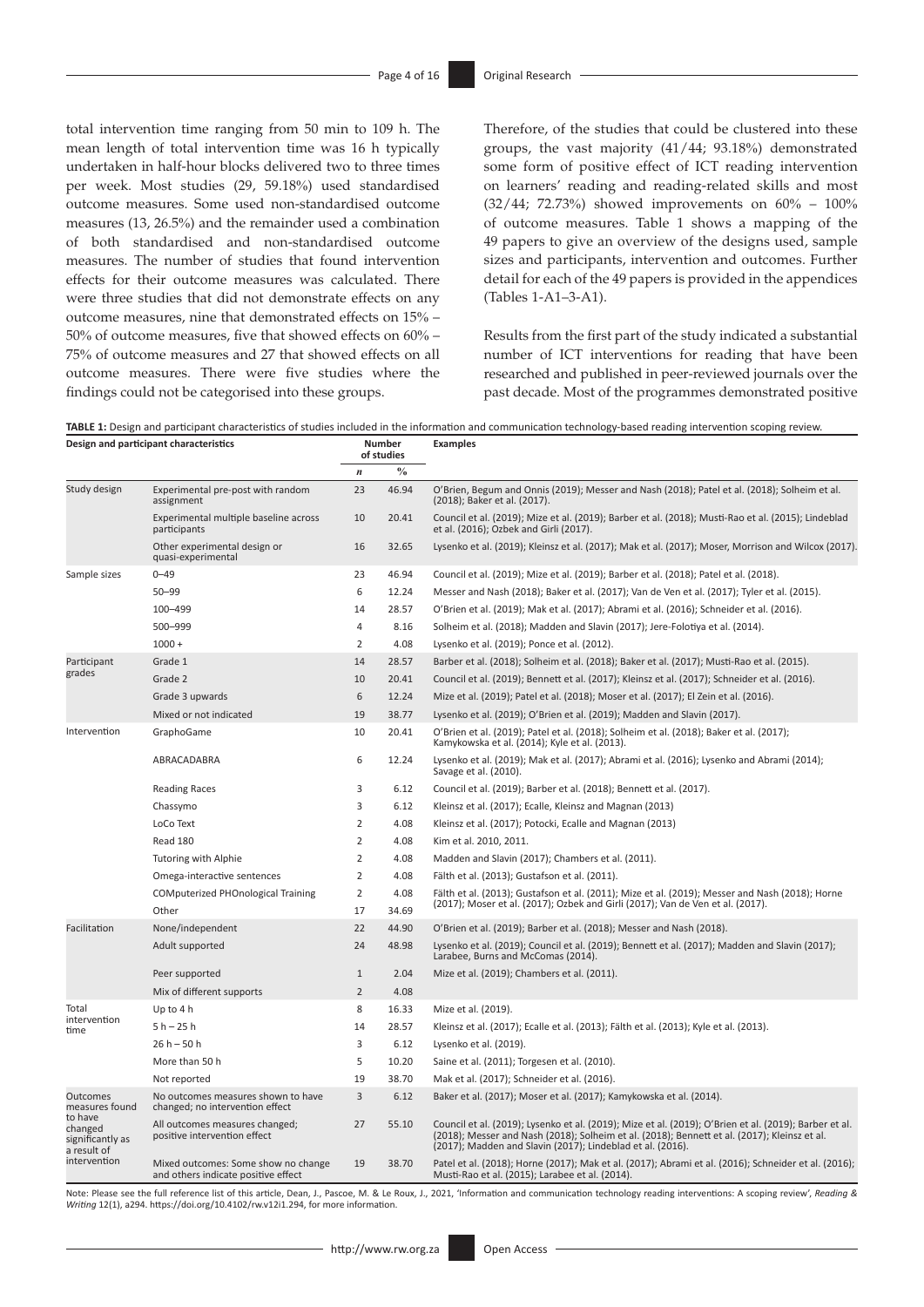effects on children's literacy and language, despite variation in the nature and duration of the programmes. A small set of programmes (*GraphoGame*, *ABRACADABRA*, *Reading RACES*, and *Chassymo*) appeared in multiple studies and seem to have been most rigorously investigated in the 10-year period to demonstrate their effectiveness in different contexts. Given our specific context and challenges in South Africa, the second part of the review focused on a subset of studies from the main scoping review, ICT interventions undertaken in majority world countries, which we considered might be especially applicable to children in South Africa.

### **ICT reading interventions conducted in the majority world and their impact on learners' reading skills**

In the main data set we found five studies conducted in the majority world: two in Kenya, and one in each of Zambia, India and Tanzania, constituting 10.2% of the total number of papers found in the review. These five studies used two interventions from the 'big four' group introduced in the previous section: *ABRACADABRA* and *GraphoGame*. All studies conducted in the majority world demonstrated improvements in learners' reading skills as a result of the ICT intervention. Two of the studies found positive intervention effects on all outcome measures and three noted positive intervention effects on at least half of their outcome measures. Table 2 provides an overview of these studies.

Lysenko et al. (2019) conducted a study in Kenya that examined the effect of English *ABRACADABRA* intervention (targeting phonological awareness, phonics, word reading, fluency, vocabulary, listening comprehension, reading comprehension and writing) and READS intervention (online stories and books available in English and Kiswahili to improve reading fluency and comprehension) on English literacy skills. A quasi-experimental design was used with a large sample (*n* = 1672) of Grade 1–3 children learning English as a second language in mainstream schools. Schools were non-randomly assigned to ICT intervention or control conditions. Trained teachers facilitated intervention for a total of 2 h per week for a total of 16 weeks. Standardised assessments of English oral language and reading skills as well as participants' national examination results (in English, Social Studies, Mathematics and Science) were used as outcome measures. The results showed that intervention participants significantly outperformed control participants

on all measures. Another study using *ABRACADABRA* was undertaken by Abrami et al. (2016) in Kenya to investigate the impact of English *ABRACADABRA* intervention on mainstream Grade 2 children (*n* = 354) learning English as a second language. An experimental pre-test-post-test design with random assignment of classes to conditions (intervention versus no intervention or control) was used.

Intervention participants made significant gains in reading comprehension and listening comprehension compared to the control group and participants in the intervention group significantly outperformed children in the control group in the national examinations.

Ngorosho (2018) conducted a study in Tanzania that investigated the impact of Kiswahili *GraphoGame* (targeting phonological awareness, phonics and word reading) on Kiswahili literacy skills. An alternating treatment design with random assignment of schools to groups (ICT intervention versus non-ICT classroom intervention versus no intervention or control) was used. Participants were Kiswahili home language Grade 1 learners (*n* = 49) with poor reading skills. Participants accessed *GraphoGame* via smartphones and worked independently (without adults being involved in instruction) for three sessions per day, 10 min per session, 5 days a week (a total of 2–4 h of intervention). Non-standardised outcome measures were used. The findings indicated significant improvements for both the ICT and non-ICT classroom intervention, although the ICT intervention led to the greatest improvement. Jere-Folotiya et al. (2014) conducted a study in Zambia to determine the effect of ciNyanja *GraphoGame* on mainstream Grade 1 (*n* = 573) children's ciNyanja literacy skills. As for the Tanzanian study, learners accessed intervention independently on smartphones 3–5 days per week (for six sessions which were 7–9 min long per day) for a total of 1 h and 34 min of intervention. Standardised measures of orthographic awareness and spelling acted as outcome measures. The results showed that the intervention improved the spelling (intervention participants significantly outperformed control participants) but not the orthographic awareness of participants. The learners who were exposed to intervention directly (played *GraphoGame*) and indirectly (teacher played *GraphoGame*) produced significant improvements in spelling compared to control learners.

Patel et al. (2018) conducted a study in India using an experimental pre-test-post-test design with random

|       |        |  | <b>TABLE 2:</b> Information and communication technology studies carried out in the maiority world $-$ An overview based on a subset of the main scoping review. |  |
|-------|--------|--|------------------------------------------------------------------------------------------------------------------------------------------------------------------|--|
| Study | Design |  | <b>Participant characteristics</b>                                                                                                                               |  |

| <b>Jiuuv</b>                | PLSIEI                                                                                                                                                                                        |      |         |                          | i articipant characteristics                           |
|-----------------------------|-----------------------------------------------------------------------------------------------------------------------------------------------------------------------------------------------|------|---------|--------------------------|--------------------------------------------------------|
|                             |                                                                                                                                                                                               | n    | Grade   | Age<br>(years)           | Selection criteria for inclusion                       |
| Lysenko et al. (2019)       | Two-group, non-equivalent, pre-test-post-test quasi-experiment                                                                                                                                | 1672 | $1 - 3$ | $\overline{\phantom{a}}$ | Mainstream learners                                    |
| Ngorosho (2018)             | Alternating treatment                                                                                                                                                                         | 49   |         | $7 - 9$                  | Poor reading and spelling skills                       |
| Patel et al. (2018)         | Pre-test and post-test, random assignment to groups                                                                                                                                           | 30   |         | $7 - 8$                  | Reading difficulties, English second language learners |
| Abrami et al. (2016)        | Pre-test and post-test (random assignment to intervention and control groups)                                                                                                                 | 354  |         | $\overline{\phantom{0}}$ | Mainstream learners                                    |
| Jere-Folotiya et al. (2014) | Pre-test and post-test (random assignment to intervention and control groups)                                                                                                                 | 573  |         | $5 - 9$                  | Mainstream learners                                    |
|                             | Note: Place soo the full reference list of this article. Dean J. Passeo, M. 8, Le Poux J. 2021. (Information and communication technology reading interventions: A scening review/ Peading 8. |      |         |                          |                                                        |

Note: Please see the full reference list of this article, Dean, J., Pascoe, M. & Le Roux, J., 2021, 'Information and communication technology reading interventions: A scoping review', Reading &<br>Writing 12(1), a294. https:/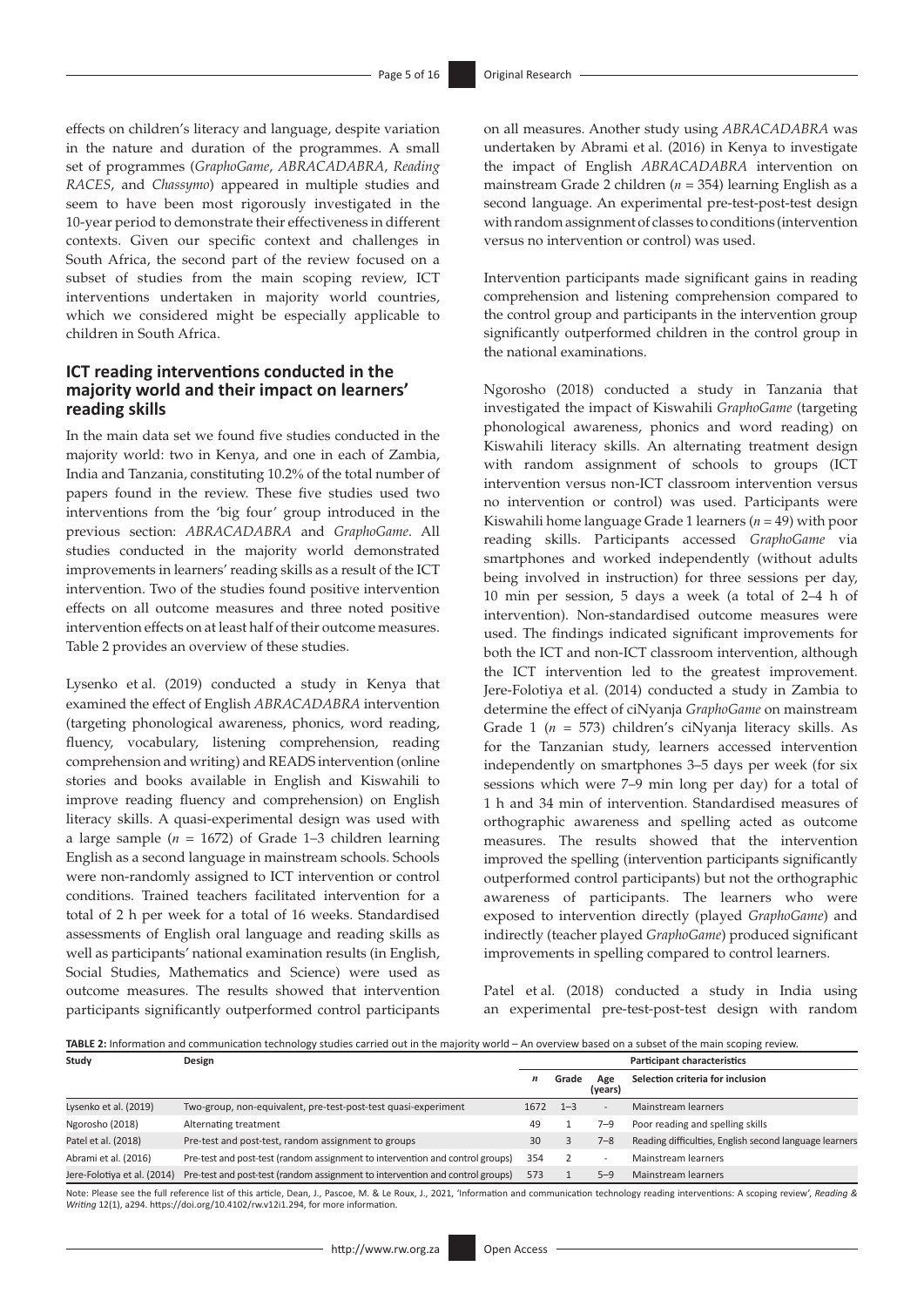assignment to conditions (ICT reading intervention versus an ICT Mathematics intervention control). Grade 3 learners  $(n = 30)$  with reading difficulties who did not have English as a home language but were attending a school where English was the medium of instruction participated. Intervention participants used English *GraphoGame* (to improve phonological awareness, phonics and word reading) independently on tablets for 8 weeks (20–30 min per session and six sessions per week). Non-standardised (informal ingame assessments) and standardised literacy assessments were used as outcome measures. Significant improvements in favour of the intervention group were found for all *GraphoGame* in-game measures but there was no difference between the improvements of the intervention and control groups on the standardised measures. These interventions are summarised in Table 3.

The five studies conducted in the majority world (Abrami et al. 2016; Jere-Folotiya et al. 2014; Lysenko et al. 2019; Ngorosho 2018; Patel et al. 2018) reported a range of study-related challenges: learners had limited exposure to technology before beginning the intervention, high rates of learner absenteeism, learners arriving at school late, finding time for supplemental ICT intervention in a curriculum-determined timetable, lack of linguistically and culturally appropriate assessment measures (and lack of standardisation of assessments on the study population), technological issues, and venue constraints (no quiet venues at schools where intervention and assessments could be conducted). They reported the following contextual challenges: poor infrastructure, shortage of reading and teaching materials, poor working conditions for teachers, teachers inadequately trained for literacy instruction, poor teaching methods (rote learning), learners not being exposed to the language of learning and teaching in the home environment, parents having low literacy levels or being

illiterate, and lack of learner exposure to literacy activities in the home environment.

### **Discussion**

Research conducted in the last decade suggests that ICT approaches to reading intervention can lead to improvements in learners' reading skills, and thus offers potential for providing support to large numbers of children who require it – especially in places such as South Africa which has an acknowledged literacy crisis (Spaull 2013). There were only four studies in the scoping review that were conducted in Africa and none of these was conducted in South Africa. However, the small subset of papers from the majority world tentatively suggest that ICT-based approaches to reading intervention may be helpful for improving the reading skills of children in settings with a similar socio-economic status and achievement profile to ours. The review highlights a gap in research that should be addressed due to the potential positive impact ICT reading interventions could have in such contexts.

Speech and language therapy is an evidence-based profession so professionals recommending or facilitating ICT literacy interventions will need to know which interventions have been shown to be effective, and the extent of the evidence. Some of the interventions in this review have been researched in many studies including other countries in Africa. We described the 'big four' ICT interventions emerging from the review which were *GraphoGame*, *ABRACADABRA*, *Reading RACES* and *Chassymo.* They are starting to emerge as programmes that could be considered for at-scale intervention in South Africa. In particular *GraphoGame* and *ABRACADABRA* have been used in many different contexts, including majority world countries. *GraphoGame* has been successfully adapted into

**TABLE 3:** Information and communication technology studies carried out in the majority world – Summary of interventions in the scoping review.

| Study                                                      | Skills targeted in activities                                                                                                                                 | Mode of<br>delivery | <b>Facilitator</b>      | <b>Dosage</b>                                                                                                    | <b>Outcomes</b>                                                                                                                                                                                                                                                                                                                             |
|------------------------------------------------------------|---------------------------------------------------------------------------------------------------------------------------------------------------------------|---------------------|-------------------------|------------------------------------------------------------------------------------------------------------------|---------------------------------------------------------------------------------------------------------------------------------------------------------------------------------------------------------------------------------------------------------------------------------------------------------------------------------------------|
| <b>ABRACADABRA</b>                                         |                                                                                                                                                               |                     |                         |                                                                                                                  |                                                                                                                                                                                                                                                                                                                                             |
| Lysenko et al.<br>(2019)                                   | Phoneme-grapheme<br>knowledge and phonics,<br>phonemic awareness, word<br>reading, fluency, vocabulary,<br>listening and reading<br>comprehension and writing | Computer            | Trained<br>teachers     | 16 weeks<br>2 h per week                                                                                         | Statistically significant difference between<br>experimental and control groups (in favour of the<br>experimental group) on measures of word reading,<br>vocabulary, reading and listening comprehension.<br>Experimental participants significantly<br>outperformed control participants in examinations.                                  |
| Abrami et al.<br>(2016)                                    | Phoneme-grapheme<br>knowledge and phonics,<br>phonemic awareness, word<br>reading, fluency, vocabulary,<br>listening and reading<br>comprehension and writing | Computer            | Trained<br>teachers     | 13 weeks<br>2 h per week                                                                                         | Intervention group made significant gains in reading<br>and listening comprehension compared to control<br>group. Medium effect sizes were found.<br>No significant difference between the groups on<br>other norm-referenced measures. Children in the<br>intervention group outperformed children in the<br>control group in their exams. |
| GraphoGame                                                 |                                                                                                                                                               |                     |                         |                                                                                                                  |                                                                                                                                                                                                                                                                                                                                             |
| Ngorosho (2018)<br>(Kiswahili<br>GraphoGame)               | Phoneme-grapheme<br>knowledge and phonics,<br>phonological awareness and<br>word reading                                                                      | Cell phones         | Learners<br>independent | 3 sessions per day<br>10 min per session<br>Five days per week<br>Total intervention 2-4 h                       | Significant improvement for both GraphoGame and<br>classroom instruction; GraphoGame had more<br>improvement than classroom instruction.                                                                                                                                                                                                    |
| Patel et al. (2018)<br>(GraphoLearn)                       | Phoneme-grapheme<br>knowledge and phonics,<br>phonological awareness and<br>word reading                                                                      | Tablet              | Learners<br>independent | 8 weeks<br>20-30 min per session<br>6 sessions per week                                                          | Significant differences in favour of the intervention<br>group for all GraphoLearn in-game measures. No<br>significant differences between the groups for<br>standardised measures.                                                                                                                                                         |
| Jere-Folotiya<br>et al. (2014)<br>(ciNyanja<br>GraphoGame) | Phoneme-grapheme<br>knowledge and phonics                                                                                                                     | Cell phone          | Learners<br>independent | 7-9 min sessions<br>6 sessions per day<br>3-5 days containing sessions per week<br>94 min (M) total intervention | The intervention improved the literacy skills of the<br>participants (intervention learners significantly<br>outperformed control learners).                                                                                                                                                                                                |

Note: Please see the full reference list of this article, Dean, J., Pascoe, M. & Le Roux, J., 2021, 'Information and communication technology reading interventions: A scoping review', Reading &<br>Writing 12(1), a294. https:/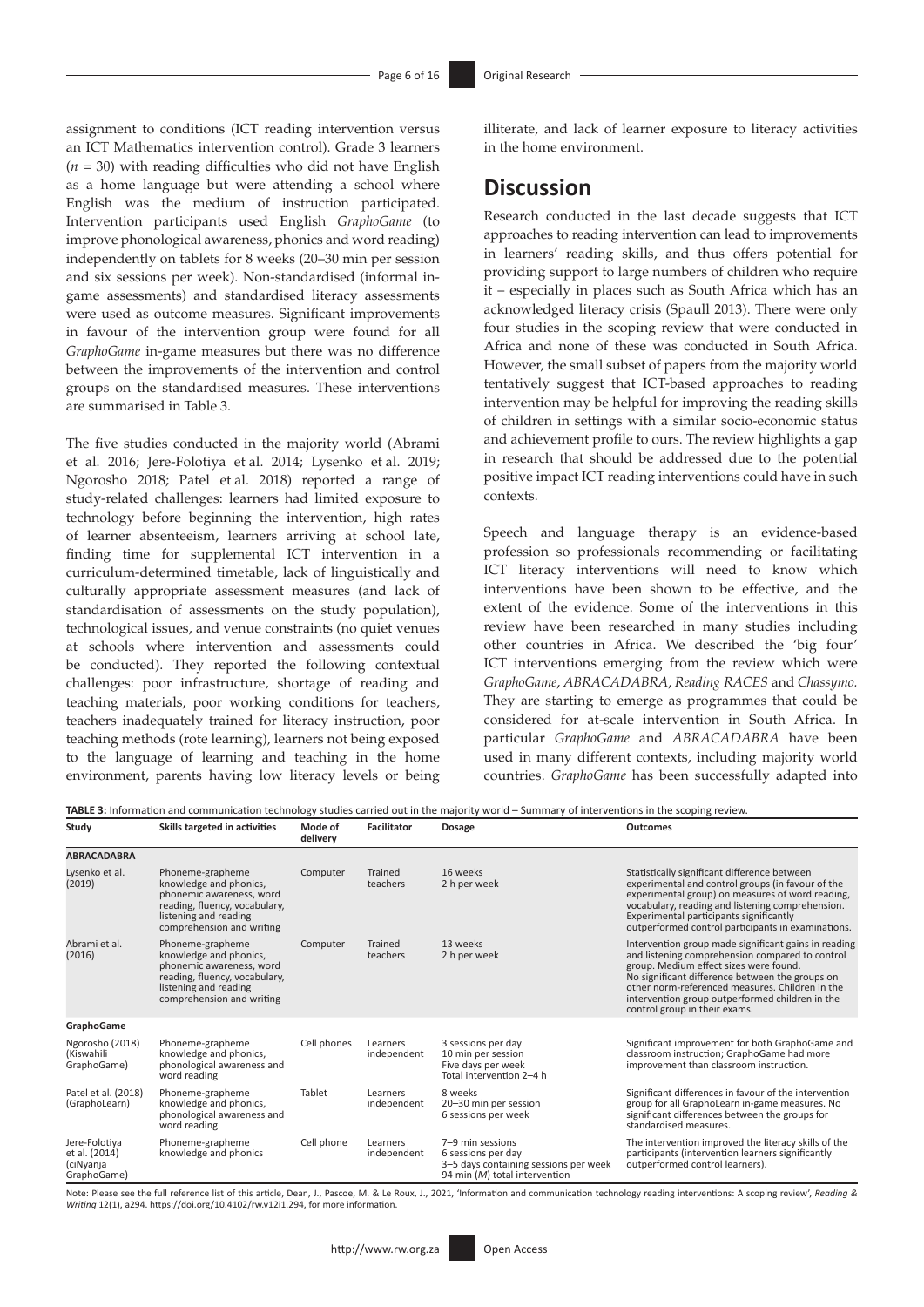many languages and this adaptation would be particularly important for its use in South Africa too. Here it would be important for the programme to be adapted into learners' home languages, as well as second or additional languages because in Grade 4 there is a shift from mother tongue instruction to English or Afrikaans instruction in schools. Care would need to be taken to ensure cultural and linguistic appropriateness, but the effective adaptation and use in Zambia and Tanzania suggests that adaptation would be feasible. Home language interventions could be used to scaffold and support the development of English or Afrikaans language and literacy skills. The review found only a few studies with bilingual participants, which does not reflect the high international rates of childhood bilingualism (Paradis, Genesee & Crago 2011). There is also a great need for interventions to be developed specifically for bilingual learners and for their efficacy to be determined.

Although the potential of interventions such as *GraphoGame* for South Africa is clear, it is not to say that this intervention works better than other interventions. Rather it has been researched more and the process of evidence generation is more advanced than for some other programmes. The relative cost effectiveness and efficiency (ease of implementation) of each approach would need to be examined further so that the approaches with the strongest evidence and feasibility for implementation are selected at schools. Evidence-based practice refers to interventions and their application in particular contexts with particular individuals. Thus, interventions that are designed and tested in a particular setting with a group of children with particular characteristics may not be appropriate or effective for another setting or group of children. The use of established interventions would also not preclude the urgent need to develop and trial our own local interventions that may ultimately prove to be as effective.

South Africa has one of the highest mobile phone penetrations in the world (Ojo 2018) and therefore the use of smartphonebased interventions for improving both health and education is relevant. The two *GraphoGame* studies undertaken in Africa involved children using smartphones to access the intervention, and this approach may be worth considering further. During the COVID-19 pandemic when South Africa's schools were closed many children had no access to learning materials or any sort of educational support.

Smartphone-based apps such as *GraphoGame* could enable children to develop their reading skills anywhere and anytime, especially if the relevant apps were freely available and access to the data was zero-rated. Although findings related to intervention intensity and facilitation did not reveal clear patterns related to their relative effectiveness, studies with four to five sessions per week produced more widespread improvements than those with one to three sessions per week.

The studies conducted in the majority world reported a number of challenges associated with intervention delivery. Information and communication technology-based reading intervention studies conducted in similar contexts should provide training to learners on how to use technological devices and provide opportunities for learners to become familiar with the devices before intervention commences. Smartphones are likely to be familiar to many children, but they may not be able to have access to their own device and may not be able to bring it to school. Innovative solutions to venue constraints such as having multiple intervention slots where only a few learners attend an intervention at each time, rearranging furniture and using classroom dividers, and dividing learners into groups may need to be considered in schools – highlighting a need for addressing basic infrastructure, which remains problematic in many South African schools. There is an urgent need to develop culturally and linguistically appropriate reading, teaching and assessment materials together with training opportunities related to how resources can be used. Workshops for teachers that focus on effective literacy instruction, and for parents who have low literacy levels related to how they can support their children's literacy learning, will also be valuable and should be seen as part of a broader solution to addressing challenges that an ICT intervention alone will not be able to address.

The scoping review may present a biased impression of the effectiveness of ICT interventions as studies demonstrating no effect are less likely to be published (Djulbegovic & Guyatt 2017). Our review was also limited in that we only focused on a 10-year period and did not consider studies that were published in languages other than English and that used non-experimental methods. A systematic review or metaanalysis that seeks to address more specific questions about ICT reading interventions would be helpful, along with further studies that trial and evaluate ICT interventions in the majority world where they are most needed.

### **Conclusion**

The scoping review described the characteristics of 49 ICT-based reading intervention studies for primary school children, published in the past decade. Findings indicate a promising range of different ICT-based interventions, most of which demonstrate positive outcomes although wideranging outcomes measures and research designs have been used. Only a small proportion of the studies were undertaken in the majority world. There is a great need for further work in this context and in particular in South Africa where reading outcomes are poor. It is clear that ICT-based approaches to reading intervention can lead to improvements in learners' reading skills, but further research is needed to determine if any of these interventions could be relevant for South African learners or to guide the development of innovative ICTbased interventions responsive to the needs of South African children and educators.

## **Acknowledgements Competing interests**

The authors declare that they have no financial or personal relationships that may have inappropriately influenced them in writing this article.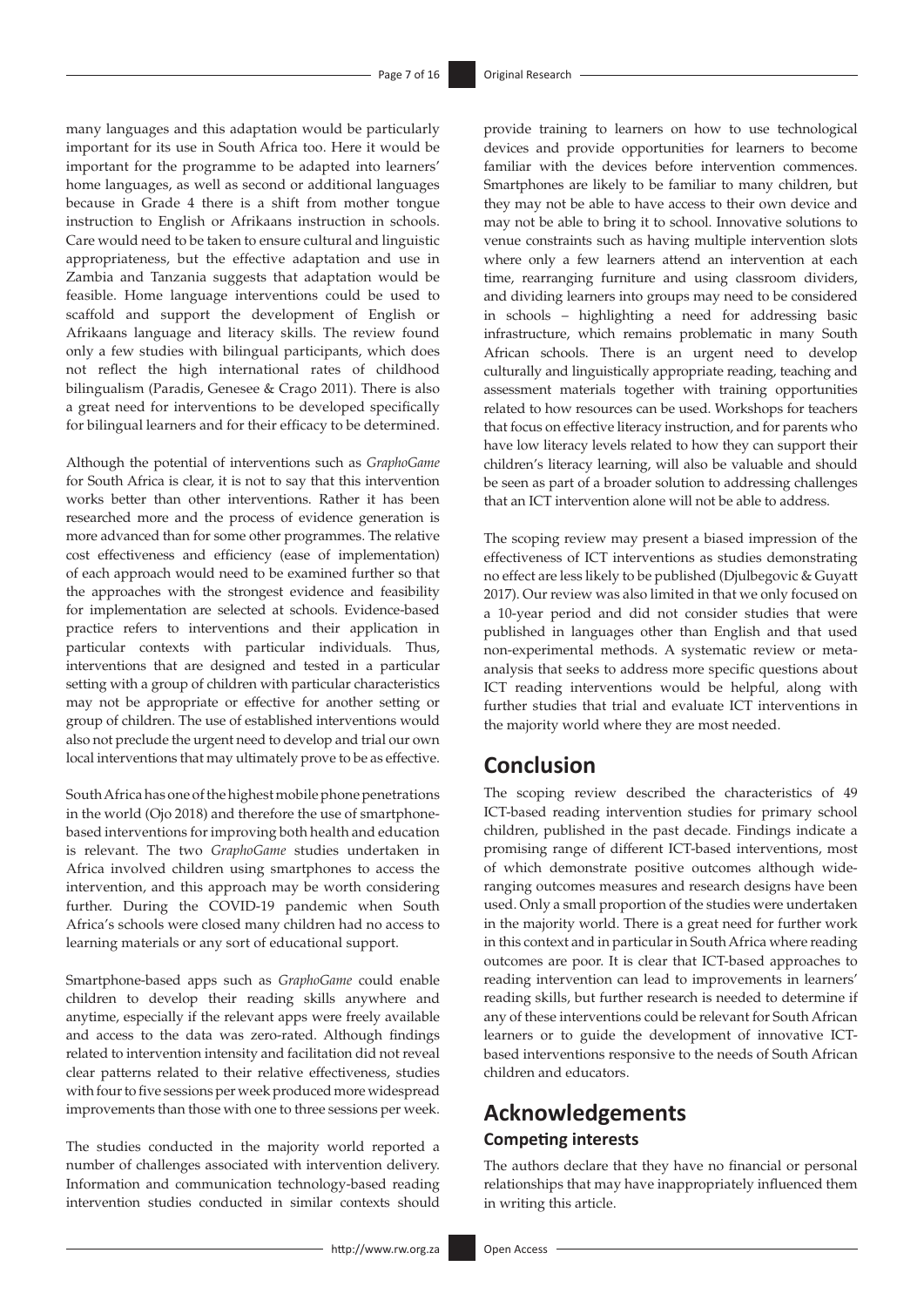#### **Authors' contributions**

J.D., M.P. and J.l.R. contributed to the design and implementation of the research, to the analysis of the results and to the writing of the article.

#### **Ethical considerations**

This article followed all ethical standards for carrying out research.

#### **Funding information**

This research received no specific grant from any funding agency in the public, commercial or not-for-profit sectors.

#### **Data availability**

The authors confirm that the data supporting the findings of this study are available within the article.

#### **Disclaimer**

The views and opinions expressed in this article are those of the authors and do not necessarily reflect the official policy or position of any affiliated agency of the authors.

### **References**

- Abrami, P.C., Wade, C.A., Lysenko, L., Marsh, J. & Gioko, A., 2016, 'Using educational technology to develop early literacy skills in sub-Saharan Africa', *Education and Information Technologies* 21(4), 945–964. [https://doi.org/10.1007/s10639-014-](https://doi.org/10.1007/s10639-014-9362-4) [9362-4](https://doi.org/10.1007/s10639-014-9362-4)
- Arksey, H. & O'Malley, L., 2005, 'Scoping studies: Towards a methodological<br>framework', *International Journal of Social Research Methodology* 8(1), 19–32.<br><https://doi.org/10.1080/1364557032000119616>
- Baker, D.L., Basaraba, D.L., Smolkowski, K., Conry, J., Hautala, J., Richardson, U.<br>et al., 2017, 'Exploring the cross-linguistic transfer of reading skills in Spanish<br>to English in the context of a computer adaptive readi *Research Journal* 40(2), 222–239. [https://doi.org/10.1080/15235882.2017.](https://doi.org/10.1080/15235882.2017.1309719) [1309719](https://doi.org/10.1080/15235882.2017.1309719)
- Barber, M., Cartledge, G., Council III, M., Konrad, M., Gardner, R. & Telesman, A.O., 2018, 'The effects of computer-assisted culturally relevant repeated readings on English learners' fluency and comprehension', *Learning Disabilities: A Contemporary Journal* 16(2), 205–229.
- Bennett, J.G., Gardner, R.I., Cartledge, G., Ramnath, R. & Council, M.I., 2017, 'Secondgrade urban learners: Preliminary findings for a computer-assisted, culturally<br>relevant, repeated reading intervention', *Education and Treatment of Children*<br>40(2), 145–186.<https://doi.org/10.1353/etc.2017.0008>
- Campuzano, L., Dynarski, M., Agodini, R. & Rall, K., 2009, *Effectiveness of reading and mathematics software products: Findings from two student cohorts*, Institute of Education Sciences, Washington, DC.
- Chambers, B., Slavin, R.E., Madden, N.A., Abrami, P., Logan, M.K. & Gifford, R., 2011, 'Small-group, computer-assisted tutoring to improve reading outcomes for struggling first and second graders', The Elementary School Jo
- Cheung, A.C. & Slavin, R.E., 2011, *The effectiveness of education technology for enhancing reading achievement: A meta-analysis*, pp. 1–48, Center for Research and Reform in Education, Baltimore, MD.
- Cheung, A.C. & Slavin, R.E., 2013, 'Effects of educational technology applications on reading outcomes for struggling readers: A best evidence synthesis', *Reading Research Quarterly* 48(3), 277–299. <https://doi.org/10.1002/rrq.50>
- Council III, M.R., Gardner III, R., Cartledge, G. & Telesman, A.O., 2019, 'Improving reading within an urban elementary school: Computerized intervention and paraprofessional factors', *Preventing School Failure: Alternative Education for Children and Youth* 63(2), 162–174. [https://doi.org/10.1080/1045988X.2018.](https://doi.org/10.1080/1045988X.2018.1540392) [1540392](https://doi.org/10.1080/1045988X.2018.1540392)
- Cullen, J., Keesey, S. & Alber-Morgan, S.R., 2013, 'The effects of computer-assisted instruction using Kurzweil 3000 on sight word acquisition for students with mild disabilities', *Education and Treatment of Children* 36(2), 87–103. [https://doi.](https://doi.org/10.1353/etc.2013.0017) [org/10.1353/etc.2013.0017](https://doi.org/10.1353/etc.2013.0017)
- Department of Basic Education, 2014, *Report on the Annual National Assessments 2014*, Government Printing Works, Pretoria.
- Djulbegovic, B. & Guyatt, G.H., 2017, 'Progress in evidence-based medicine: A quarter century on', *The Lancet* 390(10092), 415–423. [https://doi.org/10.1016/S0140-](https://doi.org/10.1016/S0140-6736(16)31592-6) [6736\(16\)31592-6](https://doi.org/10.1016/S0140-6736(16)31592-6)
- Ecalle, J., Kleinsz, N. & Magnan, A., 2013, 'Computer-assisted learning in young poor<br>readers: The effect of grapho-syllabic training on the development of word reading<br>and reading comprehension', Computers in Human Behavi <https://doi.org/10.1016/j.chb.2013.01.041>
- Ecalle, J., Magnan, A. & Calmus, C., 2009, 'Lasting effects on literacy skills with a computer-assisted learning using syllabic units in low-progress readers', *Computers & Education* 52(3), 554–561. <https://doi.org/10.1016/j.compedu.2008.10.010>
- El Zein, F., Gevarter, C., Bryant, B., Son, S.H., Bryant, D., Kim, M. et al., 2016, 'A comparison between iPad-assisted and teacher-directed reading instruction for students with autism spectrum disorder (ASD)', *Journal of Developmental and Physical Disabilities* 28(2), 195–215. <https://doi.org/10.1007/s10882-015-9458-9>
- Fälth, L., Gustafson, S., Tjus, T., Heimann, M. & Svensson, I., 2013, 'Computer-assisted<br>interventions targeting reading skills of children with reading disabilities: interventions targeting reading skills of children with reading disabilities: A longitudinal study', *Dyslexia* 19(1), 37–53.<https://doi.org/10.1002/dys.1450>
- Galuschka, K., Ise, E., Krick, K. & Schulte-Körne, G., 2014, 'Effectiveness of treatment approaches for children and adolescents with reading disabilities: A meta-analysis of randomized controlled trials', *PLoS One* 9(2), 1–12. [https://doi.org/10.1371/](https://doi.org/10.1371/journal.pone.0089900) [journal.pone.0089900](https://doi.org/10.1371/journal.pone.0089900)
- Gibson, L. & Musti-Rao, S., 2017, 'Computer-based strategies to improve reading<br>skils', in L. Gibson & F. Obiakor (eds.), Computer-based technology for special and<br>multicultural education: Enhancing 21st century learning, Publishing, San Diego.
- Gustafson, S., Fälth, L., Svensson, I., Tjus, T. & Heimann, M., 2011, 'Effects of three interventions on the reading skills of children with reading disabilities in grade 2', *Journal of Learning Disabilities* 44(2), 123–135. [https://doi.org/10.1177/00222](https://doi.org/10.1177/0022219410391187) [19410391187](https://doi.org/10.1177/0022219410391187)
- Heikkilä, R., Aro, M., Närhi, V., Westerholm, J. & Ahonen, T., 2013, 'Does training in syllable recognition improve reading speed? A computer-based trial with poor<br>readers from second and third grade', *Scientific Studies of Reading* 17(6), 398–<br>414.<https://doi.org/10.1080/10888438.2012.753452>
- Horne, J.K., 2017, 'Reading comprehension: A computerized intervention with primary<br>age poor readers', *Dyslexia* 23(2), 119–140.<https://doi.org/10.1002/dys.1552>
- Howie, S., Combrinck, C., Roux, K., Tshele, M., Mokoena, G. & Palane, N.M., 2017, *PIRLS 2016*, Centre for Evaluation and Assessment, Pretoria.
- Jamshidifarsani, H., Garbaya, S., Lim, T., Blazevic, P. & Ritchie, J.M., 2019, 'Technology-<br>based reading intervention programs for elementary grades: An analytical review',<br>Computers & Education 128, 427–451. https://doi. [10.003](https://doi.org/10.1016/j.compedu.2018.10.003)
- Jere-Folotiya, J., Chansa-Kabali, T., Munachaka, J.C., Sampa, F., Yalukanda, C., Westerholm, J. et al., 2014, 'The effect of using a mobile literacy game to improve literacy levels of grade one students in Zambian schools' [9342-9](https://doi.org/10.1007/s11423-014-9342-9)
- Kamykowska, J., Haman, E., Richardson, U., Latvala, J.M. & Lyytinen, H., 2014, 'Developmental changes of early reading skills in six-year-old Polish children and GraphoGame as a computer-based intervention to support them', *L1 Educational Studies in Language and Literature* 13, 1–17.
- Kim, J.S., Capotosto, L., Hartry, A. & Fitzgerald, R., 2011, 'Can a mixed-method literacy<br>intervention improve the reading achievement of low-performing elementary<br>school students in an after-school program? Results from a trial of READ 180 enterprise', *Educational Evaluation and Policy Analysis* 33(2), 183–201.<https://doi.org/10.3102/0162373711399148>
- Kim, J.S., Samson, J.F., Fitzgerald, R. & Hartry, A., 2010, 'A randomised experiment of a mixed-methods literacy intervention for struggling readers in grades 4–6: Effects<br>on word reading efficiency, reading comprehension and vocabulary, and oral<br>reading fluency', *Reading and Writing* 23(9), 1109–1129. https:/ [s11145-009-9198-2](https://doi.org/10.1007/s11145-009-9198-2)
- Kleinsz, N., Potocki, A., Ecalle, J. & Magnan, A., 2017, 'Profiles of French poor readers: Underlying difficulties and effects of computerized training programs', *Learning and Individual Differences* 57, 45–57.<https://doi.org/10.1016/j.lindif.2017.05.009>
- Kyle, F., Kujala, J., Richardson, U., Lyytinen, H. & Goswami, U., 2013, 'Assessing the effectiveness of two theoretically motivated computer-assisted reading<br>interventions in the United Kingdom: GG Rime and GG Phoneme', Re *Research Quarterly* 48(1), 61–76.<https://doi.org/10.1002/rrq.038>
- Larabee, K.M., Burns, M.K. & McComas, J.J., 2014, 'Effects of an iPad-supported phonics intervention on decoding performance and time on-task', *Journal of Behavioral Education* 23(4), 449–469.<https://doi.org/10.1007/s10864-014-9214-8>
- Lindeblad, E., Nilsson, S., Gustafson, S. & Svensson, I., 2016, 'Assistive technology as reading interventions for children with reading impairments with a one-year follow-up', *Disability and Rehabilitation: Assistive Technology* 12(7), 713–724. <https://doi.org/10.1080/17483107.2016.1253116>
- Lysenko, L.V. & Abrami, P.C., 2014, 'Promoting reading comprehension with the use of technology', *Computers & Education* 75, 162–172.
- Lysenko, L., Abrami, P.C., Wade, C.A., Marsh, J.P., WaGioko, M. & Kiforo, E., 2019, 'Promoting young Kenyans' growth in literacy with educational technology: A tale<br>of two years of implementation', *International Journal of Educational Research* 95,<br>176–189.<https://doi.org/10.1016/j.compedu.2014.01.010>
- Macaruso, P. & Rodman, A., 2009, 'Benefits of computer-assisted instruction for struggling readers in middle school', *European Journal of Special Needs Education* 24(1), 103–113.<https://doi.org/10.1080/08856250802596774>
- Madden, N. & Slavin, R., 2017, 'Evaluations of technology-assisted small-group tutoring for struggling readers', *Reading & Writing Quarterly* 33(4), 327–334. <https://doi.org/10.1080/10573569.2016.1255577>
- Mak, B.S., Cheung, A.C., Guo, X., Abrami, P.C. & Wade, A., 2017, 'Examining the impact of the ABRACADABRA (ABRA) web-based literacy program on primary school students in Hong Kong', *Education and Information Technologies*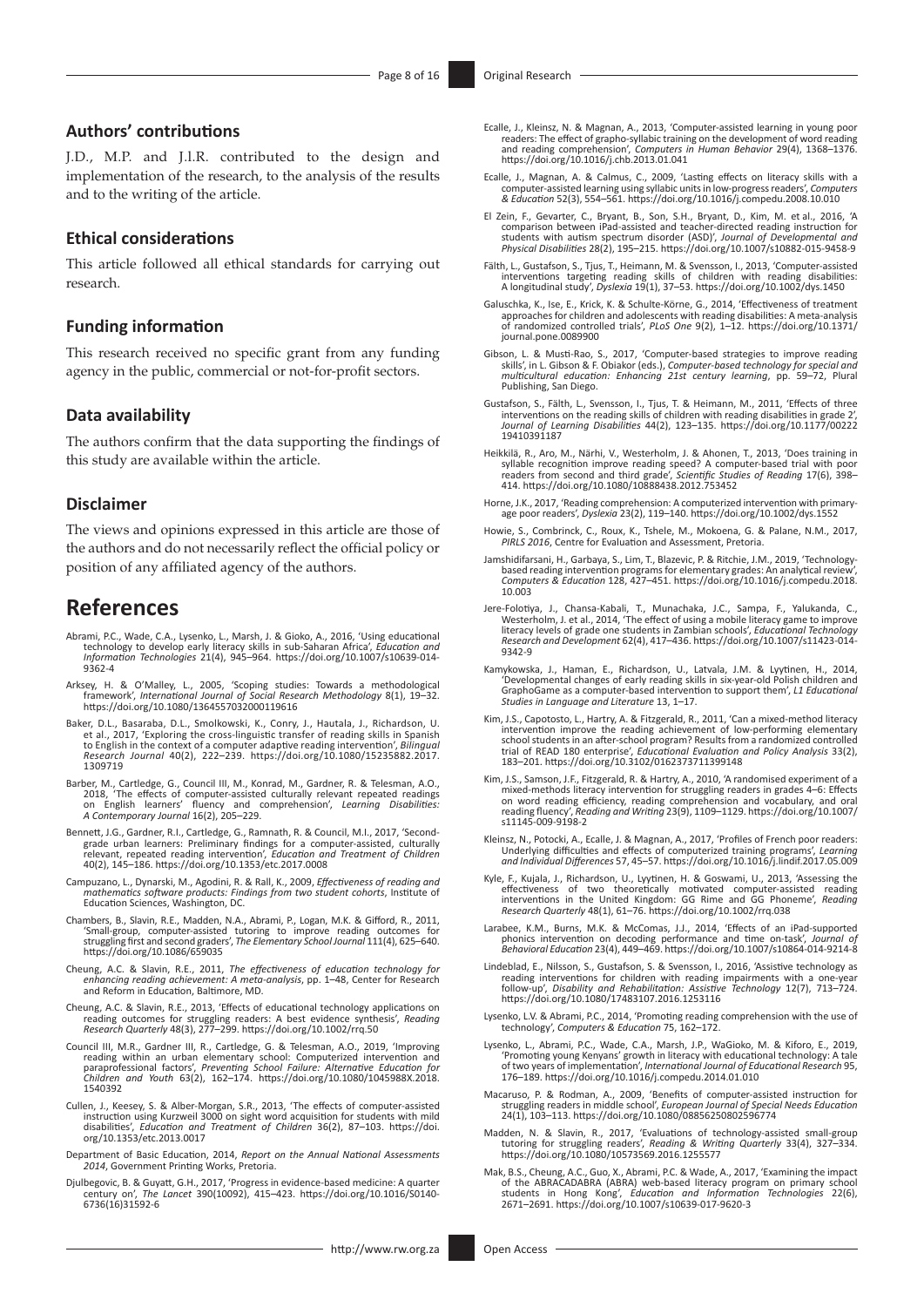- McTigue, E.M. & Uppstad, P.H., 2018, 'Getting serious about serious games: Best practices for computer games in reading classrooms', *The Reading Teacher* 72(4), 453–461. <https://doi.org/10.1002/trtr.1737>
- Messer, D. & Nash, G., 2018, 'An evaluation of the effectiveness of a computer-assisted reading intervention', *Journal of Research in Reading* 41(1), 140–158. [https://doi.](https://doi.org/10.1111/1467-9817.12107) [org/10.1111/1467-9817.12107](https://doi.org/10.1111/1467-9817.12107)
- Mize, M., Bryant, D.P. & Bryant, B.R., 2019, 'Teaching reading to students with learning disabilities: Effects of combined iPad-assisted and peer-assisted instruction on oral reading fluency performance', *Assistive Technology* 32(6), 1–8. [https://doi.or](https://doi.org/10.1080/10400435.2018.1559896) [g/10.1080/10400435.2018.1559896](https://doi.org/10.1080/10400435.2018.1559896)
- Moran, J., Ferdig, R.E., Pearson, P.D., Wardrop, J. & Blomeyer Jr, R.L., 2008, 'Technology and reading performance in the middle-school grades: A meta-analysis with<br>recommendations for policy and practice', Journal of Literacy Research 40(1),<br>6–58.<https://doi.org/10.1080/10862960802070483>
- Moser, G.P., Morrison, T.G. & Wilcox, B., 2017, 'Supporting fourth-grade students' word identification using application software', *Reading Psychology* 38(4), 349–368. <https://doi.org/10.1080/02702711.2016.1278414>
- Mullis, I., Martin, M., Foy, P. & Hooper, M., 2017, *PIRLS 2016 international results in reading*, International Association for the Evaluation of Educational Achievement, Chestnut Hill, MA.
- Musti-Rao, S., Lo, Y.Y. & Plati, E., 2015, 'Using an iPad® app to improve sight word<br>reading fluency for at-risk first graders', Remedial and Special Education 36(3),<br>154–166. <https://doi.org/10.1177/0741932514541485>
- Nadler-Nir, E. & Pascoe, M., 2016, 'Language-based literacy interventions', in G. Reid & L. Peer (eds.), *Multilingualism, literacy and dyslexia*, pp. 89–103, Routledge, Abingdon.
- National Reading Panel, 2000, *Teaching children to read: An evidence-based assessment of the scientific research literature on reading and its implications for reading instruction*, National Institute of Child Health and Human Development, Washington, DC.
- Ngorosho, D., 2018, 'Enhancing the acquisition of basic reading skills in Kiswahili using GraphoGame', *Papers in Education and Development* 35, 1–26.
- O'Brien, B.A., Begum, M. & Onnis, L., 2019, 'Technology-based tools for English literacy intervention: Examining intervention grain size and individual differences', *Frontiers in Psychology* 10, 1–21.<https://doi.org/10.3389/fpsyg.2019.02625>
- Ojanen, E., Ronimus, M., Ahonen, T., Chansa-Kabali, T., February, P., Jere-Folotiya, J.<br>et al., 2015, 'GraphoGame A catalyst for multi-level promotion of literacy in<br>diverse contexts', Frontiers in Psychology 6, 671. htt [2015.00671](https://doi.org/10.3389/fpsyg.2015.00671)
- Ojo, A.I., 2018, 'mHealth interventions in South Africa: A review', *SAGE Open* 8(1), 2158244018767223. <https://doi.org/10.1177/2158244018767223>
- Ozbek, A.B. & Girli, A., 2017, 'The effectiveness of a tablet computer-aided intervention program for improving reading fluency', *Universal Journal of Educational Research* 5(5), 757–764. <https://doi.org/10.13189/ujer.2017.050508>
- Paradis, J., Genesee, F. & Crago, M.B., 2011, *Dual language development and disorders: A handbook on bilingualism and second language learning, 2<sup>nd</sup> edn.,* Paul H. Brookes Publishing Co, Baltimore, MD.
- Patel, P., Torppa, M., Aro, M., Richardson, U. & Lyytinen, H., 2018, 'GraphoLearn India: The effectiveness of a computer-assisted reading intervention in supporting struggling readers of English', *Frontiers in Psychology* 9, 1–14. [https://doi.](https://doi.org/10.3389/fpsyg.2018.01045) [org/10.3389/fpsyg.2018.01045](https://doi.org/10.3389/fpsyg.2018.01045)
- Ponce, H.R., López, M.J. & Mayer, R.E., 2012, 'Instructional effectiveness of a<br>computer-supported program for teaching reading comprehension strategies',<br>Computers & Education 59(4), 1170–1183. https://doi.org/10.1016/j.c [2012.05.013](https://doi.org/10.1016/j.compedu.2012.05.013)
- Potocki, A., Ecalle, J. & Magnan, A., 2013, 'Effects of computer-assisted comprehension training in less skilled comprehenders in second grade: A one-year follow-up study', *Computers & Education* 63, 131–140. [https://doi.org/10.1016/j.compedu.](https://doi.org/10.1016/j.compedu.2012.12.011) [2012.12.011](https://doi.org/10.1016/j.compedu.2012.12.011)
- Rivera, C.J., Mason, L., Moser, J. & Ahlgrim-Delzell, L., 2014, 'The effects of an iPad® multimedia shared story intervention on vocabulary acquisition for an English language learner', *Journal of Special Education Technology* 29(4), 31–48. [https://](https://doi.org/10.1177/016264341402900403) [doi.org/10.1177/016264341402900403](https://doi.org/10.1177/016264341402900403)
- Saine, N.L., Lerkkanen, M.K., Ahonen, T., Tolvanen, A. & Lyytinen, H., 2011, 'Computer‐ assisted remedial reading intervention for school beginners at risk for reading disability', *Child Development* 82(3), 1013–1028. [https://doi.org/10.1111/j.1467-](https://doi.org/10.1111/j.1467-8624.2011.01580.x) [8624.2011.01580.x](https://doi.org/10.1111/j.1467-8624.2011.01580.x)
- Savage, R.S., Abrami, P., Hipps, G. & Deault, L., 2009, 'A randomized controlled trial<br>study of the ABRACADABRA reading intervention program in grade 1', Journal of<br>Educational Psychology 101(3), 590. https://doi.org/10.10
- Savage, R.S., Erten, O., Abrami, P., Hipps, G., Comaskey, E. & Van Lierop, D., 2010, 'ABRACADABRA in the hands of teachers: The effectiveness of a web-based literacy intervention in grade 1 language arts programs', *Computers & Education* 55(2), 911–922.<https://doi.org/10.1016/j.compedu.2010.04.002>
- Schneider, D., Chambers, A., Mather, N., Bauschatz, R., Bauer, M. & Doan, L., 2016,<br>The effects of an ICT-based reading intervention on students' achievement in<br>grade two', Reading Psychology 37(5), 793–831. https://doi.or [11.2015.1111963](https://doi.org/10.1080/02702711.2015.1111963)
- Shannon, L.C., Styers, M.K., Wilkerson, S.B. & Peery, E., 2015, 'Computer-assisted<br>learning in elementary reading: A randomized control trial', Computers in the<br>Schools 32(1), 20–34. https://doi.org/10.1080/07380569.2014.9
- Solheim, O.J., Frijters, J.C., Lundetræ, K. & Uppstad, P.H., 2018, 'Effectiveness of an early reading intervention in a semi-transparent orthography: A group randomised<br>controlled trial/, *Learning and Instruction 58, 65–79. [https://doi.org/10.1016/j.](https://doi.org/10.1016/j.learninstruc.2018.05.004)*<br>[learninstruc.2018.05.004](https://doi.org/10.1016/j.learninstruc.2018.05.004)
- Spaull, N., 2013, 'Poverty & privilege: Primary school inequality in South Africa', *International Journal of Educational Development* 33(5), 436–447. [https://doi.](https://doi.org/10.1016/j.ijedudev.2012.09.009) [org/10.1016/j.ijedudev.2012.09.009](https://doi.org/10.1016/j.ijedudev.2012.09.009)
- Suggate, S.P., 2016, 'A meta-analysis of the long-term effects of phonemic<br>avareness, phonics, fluency, and reading comprehension interventions',<br>Journal of Learning Disabilities 49(1), 77–96. https://doi.org/10.1177/00222 [9414528540](https://doi.org/10.1177/0022219414528540)
- Torgesen, J.K., Wagner, R.K., Rashotte, C.A., Herron, J. & Lindamood, P., 2010, 'Computer-assisted instruction to prevent early reading difficulties in students at risk for dyslexia: Outcomes from two instructional approaches', *Annals of Dyslexia* 60(1), 40–56.<https://doi.org/10.1007/s11881-009-0032-y>
- Tyler, E.J., Hughes, J.C., Beverley, M. & Hastings, R.P., 2015, 'Improving early reading skills for beginning readers using an online programme as supplementary instruction', *European Journal of Psychology of Education* 30(3), 281–294. [https://](https://doi.org/10.1007/s10212-014-0240-7) [doi.org/10.1007/s10212-014-0240-7](https://doi.org/10.1007/s10212-014-0240-7)
- Van de Ven, M., De Leeuw, L., Van Weerdenburg, M. & Steenbeek-Planting, E.G., 2017, 'Early reading intervention by means of a multicomponent reading game', *Journal of Computer Assisted Learning* 33(4), 320–333.<https://doi.org/10.1111/jcal.12181>
- Walcott, C.M., Marett, K. & Hessel, A.B., 2014, 'Effectiveness of a computer-assisted<br>intervention for young children with attention and reading problems', Journal of<br>Applied School Psychology 30(2), 83-106. https://doi.or [874389](https://doi.org/10.1080/15377903.2013.874389)
- Yaw, J.S., Skinner, C.H., Parkhurst, J., Taylor, C.M., Booher, J. & Chambers, K., 2011, 'Extending research on a computer-based sight-word reading intervention to a student with autism', *Journal of Behavioral Education* 20(1), 44–54. [https://doi.](https://doi.org/10.1007/s10864-010-9118-1) [org/10.1007/s10864-010-9118-1](https://doi.org/10.1007/s10864-010-9118-1)

Appendix starts on the next page  $\rightarrow$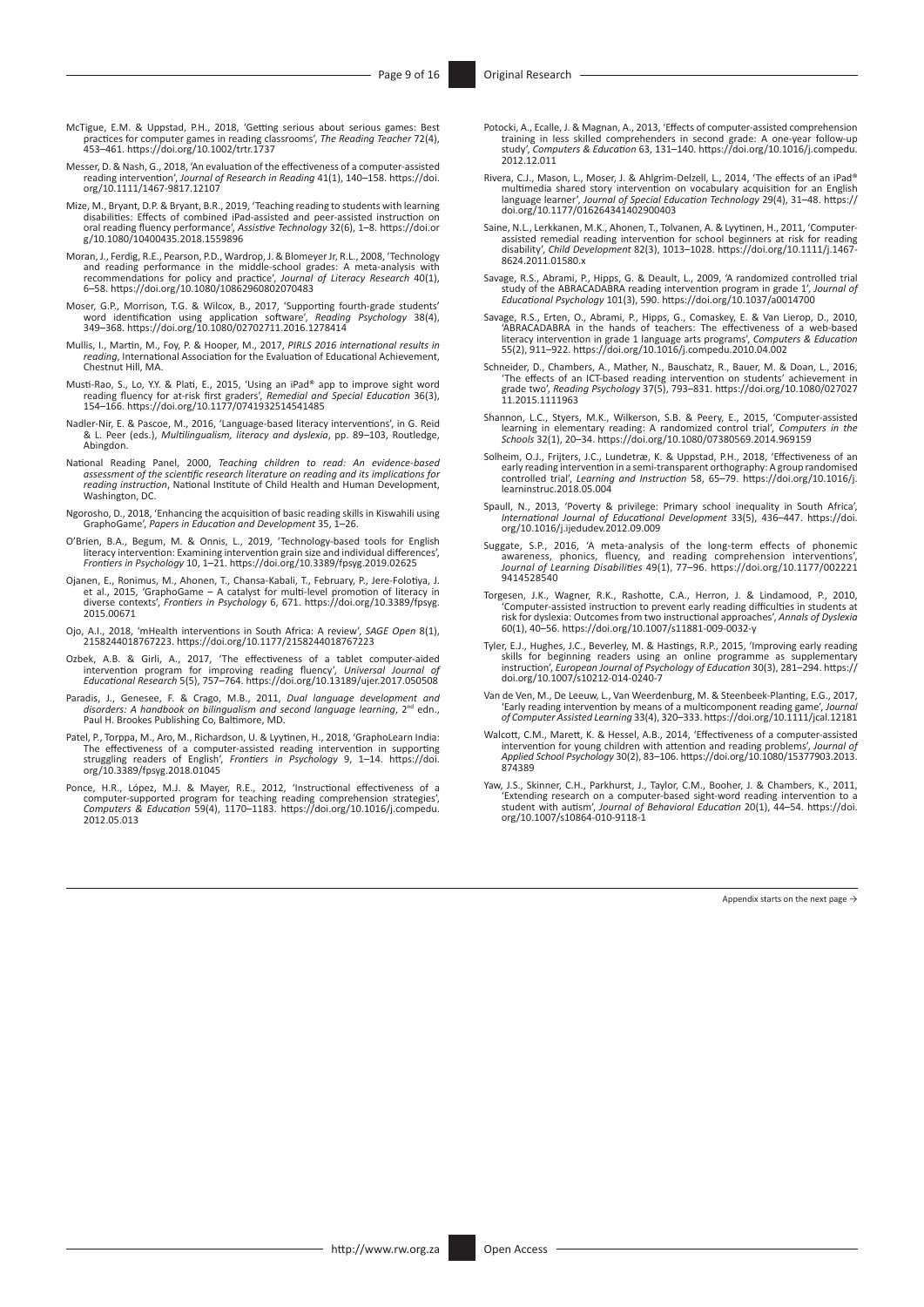# **Appendix 1**

**TABLE 1-A1:** Design and participant characteristics of studies included in the information and communication technology-based reading intervention scoping review.

| Study                          | Design                                                                                       |                                |                |                        | <b>Participant characteristics</b> |                                        |                                                        |
|--------------------------------|----------------------------------------------------------------------------------------------|--------------------------------|----------------|------------------------|------------------------------------|----------------------------------------|--------------------------------------------------------|
|                                |                                                                                              | $\boldsymbol{n}$               | Grade          | Age (years;<br>months) | Sex                                | Language<br>background                 | <b>Difficulty</b>                                      |
| Council et al.<br>(2019)       | Multiple baseline across<br>participants                                                     | 5                              | $\overline{2}$ | 7;5(M)                 | $M+F$                              | Monolingual                            | At risk of reading difficulty                          |
| Lysenko et al.<br>(2019)       | Pre-test and post-test,<br>quasi-experimental, non-random<br>assignment by school            | 1672                           | $1 - 3$        |                        | $M+F$                              | Bilingual                              | None                                                   |
| Mize et al. (2019)             | Multiple baseline across<br>participants                                                     | 4                              | 5              | $10 - 11$              | $M+F$                              | Monolingual                            | Reading difficulty                                     |
| O'Brien et al.<br>(2019)       | Pre-test and post-test, matched<br>participants randomly assigned to<br>intervention groups  | 148                            | $1 - 2$        | 6;7 $(M)$              |                                    | <b>Bilingual</b>                       | At risk of reading difficulty                          |
| Barber et al.<br>(2018)        | Multiple baseline across<br>participants                                                     | 3                              | $\mathbf{1}$   | 7;3 (M)                | $M+F$                              | <b>Bilingual</b>                       | At risk of reading difficulty and<br>special education |
| Messer and Nash<br>(2018)      | Pre-test and post-test, random<br>assignment by learner                                      | 78                             |                | 7;5(M)                 | $M+F$                              | Monolingual                            | Reading difficulty                                     |
| Ngorosho (2018)                | Alternating treatment, random<br>assignment by class                                         | 49                             | $\mathbf{1}$   | $7 - 9$                | $M+F$                              | Monolingual                            | Reading difficulty                                     |
| Patel et al. (2018)            | Pre-test and post-test, random<br>assignment by learner                                      | 30                             | 3              | $7 - 8$                | $M+F$                              | <b>Bilingual</b>                       | Reading difficulty                                     |
| Solheim et al.<br>(2018)       | Pre-test and post-test, random<br>assignment by school                                       | 744                            | $\mathbf{1}$   | 6;2(M)                 | $M+F$                              | Monolingual                            | At risk of reading difficulty                          |
| Baker et al. (2017)            | Pre-test and post-test, random<br>assignment by class                                        | 78                             | $\mathbf{1}$   |                        | $M+F$                              | Bilingual                              | None                                                   |
| Bennett et al.<br>(2017)       | Multiple baseline across<br>participants                                                     | $\overline{7}$                 | $\overline{2}$ | 7;8(M)                 | $M+F$                              | Monolingual                            | Reading difficulty                                     |
| Horne (2017)                   | Pre-test and post-test, matched<br>participants randomly assigned by<br>learner              | 38                             |                | 8;10(M)                | $M+F$                              | Monolingual                            | Reading difficulty                                     |
| Kleinsz et al.<br>(2017)       | Pre-test and post-test,<br>quasi-experimental, non-random<br>assignment by learner           | 44                             | $\overline{2}$ |                        | $\overline{\phantom{a}}$           | Monolingual                            | Reading difficulty                                     |
| Madden and<br>Slavin (2017)    | Pre-test and post-test, random<br>assignment to intervention and<br>control groups by school | 872 (study 1)<br>736 (study 2) | $1 - 3$        |                        |                                    |                                        | Reading difficulty                                     |
| Mak et al. (2017)              | Pre-test and post-test,<br>quasi-experimental, non-random<br>assignment by school            | 249                            | $\mathbf{1}$   |                        |                                    | <b>Bilingual</b>                       | None                                                   |
| Moser et al.<br>(2017)         | Pre-test and post-test,<br>quasi-experimental, non-random<br>assignment by learner           | 29                             | $\overline{4}$ |                        | $M+F$                              | Monolingual                            | None                                                   |
| Ozbek and Girli<br>(2017)      | Multiple baseline across<br>participants                                                     | 3                              | $3 - 4$        | $8 - 9$                | $M+F$                              | Monolingual                            | Reading difficulty                                     |
| Van de Ven et al.<br>(2017)    | Pre-test and post-test, alternating<br>treatment                                             | 69                             | $\overline{a}$ | 8;8 (M)                | $M+F$                              | Monolingual                            | Reading difficulty                                     |
| Abrami et al.<br>(2016)        | Pre-test and post-test, random<br>assignment by class                                        | 354                            | $\overline{2}$ |                        | $M+F$                              | <b>Bilingual</b>                       | None                                                   |
| El Zein et al.<br>(2016)       | Alternating treatment, multiple<br>baseline across participants                              | 3                              | $4 - 6$        | 10;4 (M)               | M                                  |                                        | Reading difficulty, Autism<br>spectrum disorder (ASD)  |
| Lindeblad et al.<br>(2016)     | Multiple baseline across<br>participants                                                     | 35                             | $4 - 6$        | $10 - 12$              | $M+F$                              | Monolingual                            | Reading difficulty                                     |
| Schneider et al.<br>(2016)     | Pre-test and post-test, random<br>assignment by school                                       | 170                            | $\overline{2}$ |                        |                                    | Some<br>monolingual,<br>some bilingual | None                                                   |
| Musti-Rao et al.<br>(2015)     | Multiple baseline across<br>participants                                                     | 3 (study 1)<br>3 (study 2)     | $\mathbf{1}$   | $6;3 - 7;9$            | $M+F$                              | <b>Bilingual</b>                       | At risk of reading difficulty                          |
| Shannon et al.<br>(2015)       | Pre-test and post-test, random<br>assignment by class                                        | 344                            | $1 - 4$        |                        | M+F                                | Monolingual                            | None                                                   |
| Tyler et al. (2015)            | Pre-test and post-test, random<br>assignment by learner                                      | 51                             | $\overline{2}$ | $6 - 7$                | $M+F$                              | Some<br>monolingual,<br>some bilingual | None                                                   |
| Jere-Folotiya et al.<br>(2014) | Pre-test and post-test, random<br>assignment by class                                        | 573                            | $\mathbf{1}$   | $5 - 9$                | $M+F$                              | Monolingual                            | None                                                   |
| Kamykowska et al.<br>(2014)    | Alternating treatment, random<br>assignment                                                  | 62                             | $\mathbf{1}$   | $6;3 - 7;4$            | $M+F$                              | Monolingual                            | None                                                   |
| Larabee et al.<br>(2014)       | Multiple baseline across<br>participants, alternating<br>treatment                           | 3                              | $\mathbf{1}$   | 6                      | $M+F$                              | Some<br>monolingual,<br>some bilingual | Reading difficulty                                     |
| Lysenko and<br>Abrami (2014)   | Pre-test and post-test,<br>quasi-experimental, non-random<br>assignment by class             | 351 (study 1)<br>166 (study 2) | $1 - 2$        |                        | $M+F$                              | Monolingual                            | None                                                   |
| Rivera et al. (2014)           | Alternating treatment, multiple<br>baseline across participants                              | $\mathbf{1}$                   |                | 10;0                   | M                                  | Bilingual                              | Reading difficulty, intellectual<br>disability         |

TABLE 1-A1 continues on the next page  $\rightarrow$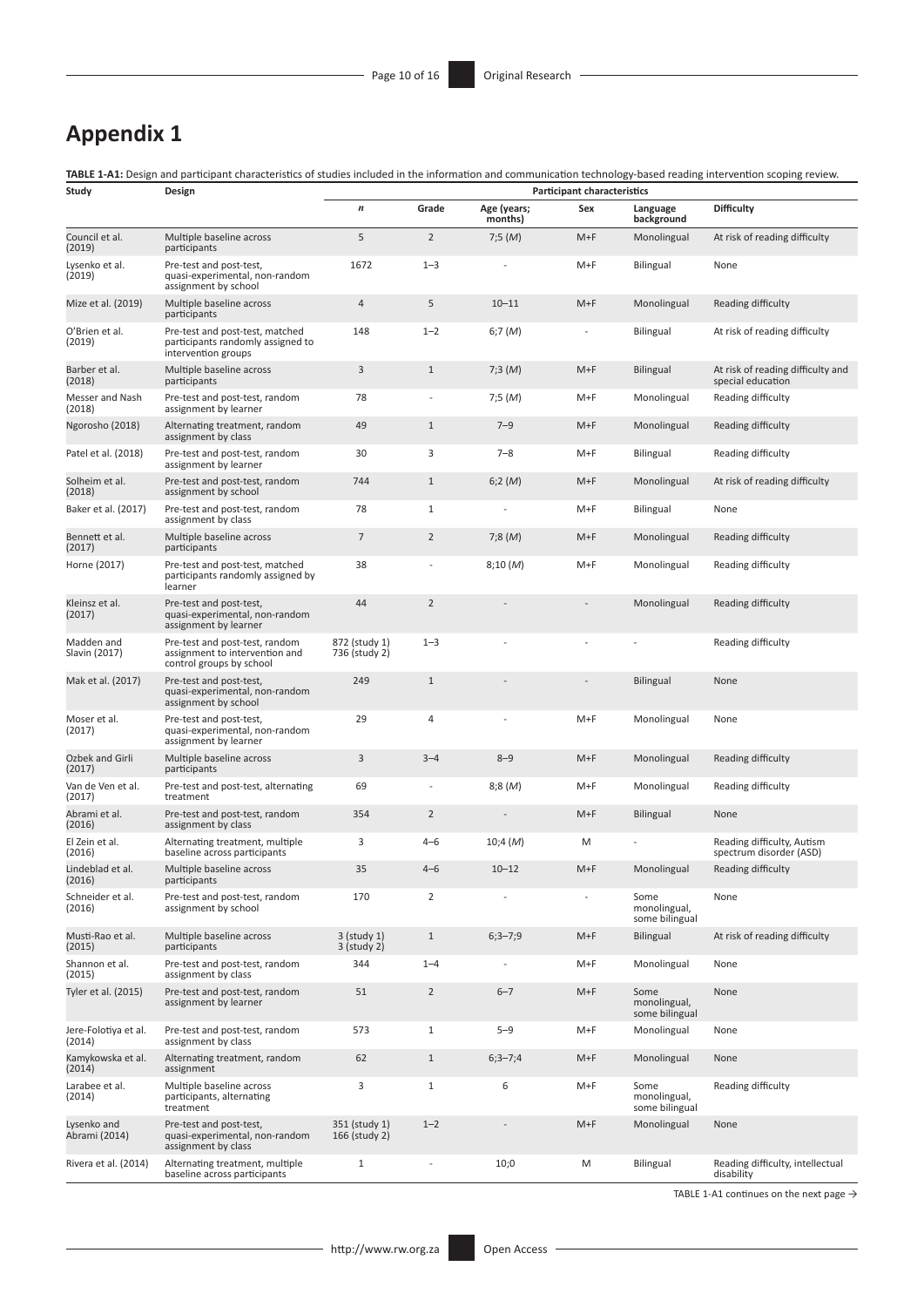**TABLE 1-A1 (Continues...):** Design and participant characteristics of studies included in the information and communication technology-based reading intervention scoping review.

| Study                                        | Design                                                                             |                                |                                |                                      | <b>Participant characteristics</b> |                                        |                                                                                                                                                                                    |
|----------------------------------------------|------------------------------------------------------------------------------------|--------------------------------|--------------------------------|--------------------------------------|------------------------------------|----------------------------------------|------------------------------------------------------------------------------------------------------------------------------------------------------------------------------------|
|                                              |                                                                                    | $\boldsymbol{n}$               | Grade                          | Age (years;<br>months)               | Sex                                | Language<br>background                 | <b>Difficulty</b>                                                                                                                                                                  |
| Walcott, Marett<br>and Hessel (2014)         | Multiple baseline across<br>participants                                           | $3$ (study 1)<br>$3$ (study 2) | $1$ (study 1)<br>$2$ (study 2) | $6-7$ (study 1)<br>8-9 (study 2)     | $M+F$ (study 1)<br>M (study 2)     | Monolingual                            | Reading difficulty                                                                                                                                                                 |
| Cullen, Keesey and<br>Alber-Morgan<br>(2013) | Multiple baseline across<br>participants                                           | 4                              | 4                              |                                      | $M+F$                              | Monolingual                            | Reading difficulty (additional<br>difficulties: 2 with learning<br>disabilities, 1 with intellectual<br>disability and 1 with attention<br>deficit and hyperactivity<br>disorder). |
| Ecalle et al. (2013)                         | Pre-test and post-test, random<br>assignment by learner                            | 27 (study 1)<br>18 (study 2)   | $2$ (study 1)<br>$1$ (study 2) | 7;6 M (study 1)<br>$6:6 M$ (study 2) | $M+F$                              | Monolingual                            | Reading difficulty                                                                                                                                                                 |
| Fälth et al. (2013)                          | Pre-test and post-test, random<br>assignment by learner                            | 130                            | $\overline{2}$                 |                                      | $M+F$                              | Monolingual                            | Reading difficulty                                                                                                                                                                 |
| Heikkilä et al.<br>(2013)                    | Pre-test and post-test, random<br>assignment by learner                            | 150                            | $2 - 3$                        | 9;2                                  | $M+F$                              | Monolingual                            | Reading difficulty                                                                                                                                                                 |
| Kyle et al. (2013)                           | Pre-test and post-test, matched<br>subject, random assignment of<br>matched groups | 31                             | $\overline{2}$                 | 6                                    | $M+F$                              | Monolingual                            | Reading difficulty                                                                                                                                                                 |
| Potocki et al.<br>(2013)                     | Pre-test and post-test, random<br>assignment by learner                            | 30                             | $\overline{2}$                 | $7;6 - 7;7 (M)$                      | $\overline{\phantom{a}}$           | Monolingual                            | Language difficulty                                                                                                                                                                |
| Ponce et al. (2012)                          | Pre-test and post-test,<br>quasi-experimental, non-random<br>assignment by school  | 1041                           | $\overline{4}$                 |                                      | $M+F$                              |                                        | None                                                                                                                                                                               |
| Chambers et al.<br>(2011)                    | Pre-test and post-test, random<br>assignment by school                             | (33 schools)                   | $1 - 2$                        | $\overline{a}$                       | $M+F$                              | $\overline{a}$                         | Reading difficulty                                                                                                                                                                 |
| Gustafson et al.<br>(2011)                   | Pre-test and post-test, random<br>assignment by learner                            | 130                            | $\overline{2}$                 | ÷                                    | $M+F$                              | Monolingual                            | Reading disability                                                                                                                                                                 |
| Kim et al. (2011)                            | Pre-test and post-test, random<br>assignment by learner                            | 312                            | $4 - 6$                        | 10;5(M)                              | $M+F$                              |                                        | Language difficulty                                                                                                                                                                |
| Saine et al. (2011)                          | Pre-test and post-test, random<br>assignment by learner                            | 166                            | $\mathbf{1}$                   | $\overline{7}$                       | $M+F$                              | Monolingual                            | At risk of reading difficulty                                                                                                                                                      |
| Yaw et al. (2011)                            | Multiple baselines across<br>participant                                           | $\mathbf{1}$                   | 6                              | 12                                   | M                                  | Monolingual                            | Reading difficulty, ASD                                                                                                                                                            |
| Kim et al. (2010)                            | Pre-test and post-test, random<br>assignment by learner                            | 294                            | $4 - 6$                        |                                      | $M+F$                              |                                        | Language difficulty                                                                                                                                                                |
| Savage et al.<br>(2010)                      | Pre-test and post-test,<br>quasi-experimental, non-random<br>assignment by class   | 60                             | $\mathbf{1}$                   | $6;5 - 7;1$<br>6;5(M)                | $M+F$                              | Monolingual                            | None                                                                                                                                                                               |
| Torgesen et al.<br>(2010)                    | Pre-test and post-test, random<br>assignment by learner                            | 112                            | $\mathbf{1}$                   | 6;6(M)                               | $M+F$                              | Monolingual                            | At risk of reading difficulty                                                                                                                                                      |
| Ecalle, Magnan<br>and Calmus (2009)          | Pre-test and post-test, random<br>assignment by learner                            | 28                             | $\mathbf{1}$                   | 6;10(M)                              | $M+F$                              | Monolingual                            | Reading difficulty                                                                                                                                                                 |
| Macaruso and<br>Rodman (2009)                | Pre-test and post-test, random<br>assignment by class                              | 47                             | $6 - 7$                        |                                      | $M+F$                              |                                        | Reading difficulty                                                                                                                                                                 |
| Savage et al.<br>(2009)                      | Pre-test and post-test, random<br>assignment by class                              | 144                            | $\mathbf{1}$                   | 6:8(M)                               | $M+F$                              | Some<br>monolingual,<br>some bilingual | None                                                                                                                                                                               |

Note: Papers are ordered chronologically by year and alphabetically within years. Please see the full reference list of this article, Dean, J., Pascoe, M. & Le Roux, J., 2021, 'Information and<br>communication technology read *n*, sample size; M, mean; M, male; F, female; + indicates 'and'; -, information could not be found in the article.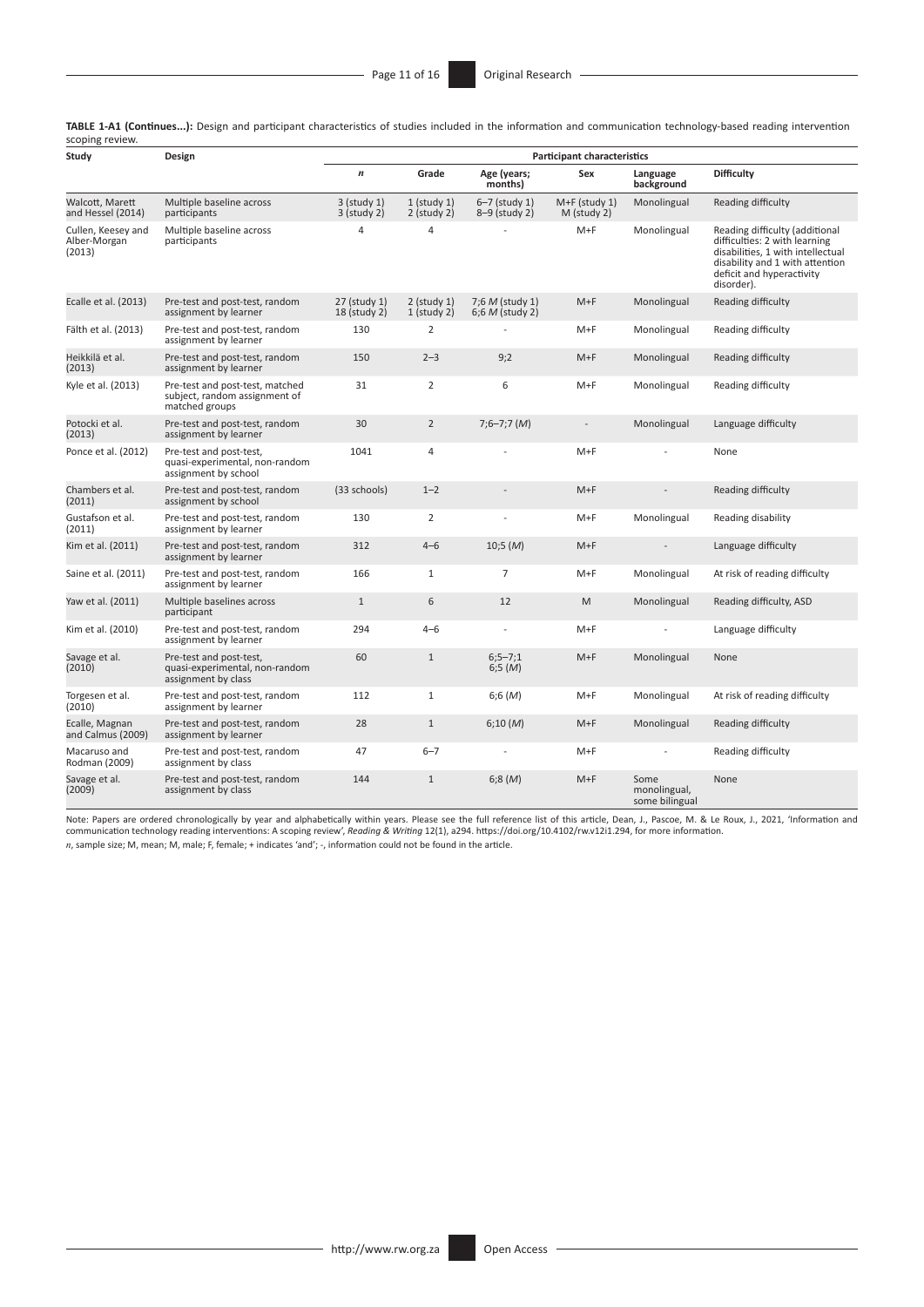| J<br>Ē                      |                                                                                                                                                                                                                                                                                                                        |                                         | Ì                                                                                                 | וגם<br>כ                                                                                                                      |                     |                             |                                                                                                                                       |
|-----------------------------|------------------------------------------------------------------------------------------------------------------------------------------------------------------------------------------------------------------------------------------------------------------------------------------------------------------------|-----------------------------------------|---------------------------------------------------------------------------------------------------|-------------------------------------------------------------------------------------------------------------------------------|---------------------|-----------------------------|---------------------------------------------------------------------------------------------------------------------------------------|
| Study                       | Name or description                                                                                                                                                                                                                                                                                                    | intervention<br>Language of             | first (L1) or second<br>Language of intervention<br>child's first (L1) or second<br>(L2) language | Skills targeted in activities                                                                                                 | Mode of<br>delivery | Facilitator                 | Dosage                                                                                                                                |
| ᅙ<br>Council et<br>(2019)   | Reading RACES (Relevant and Culturally<br>Engaging Stories)                                                                                                                                                                                                                                                            | English                                 | $\Box$                                                                                            | Reading fluency and reading comprehension                                                                                     | Computer            | paraprofessional<br>Trained | School year<br>3–4 sessions per week<br>25–30 min per session                                                                         |
| Lysenko<br>et al. (2019)    | ABRACADABRA and READS                                                                                                                                                                                                                                                                                                  | English and<br>English and<br>Kiswahili | Both                                                                                              | Phonics; phonemic awareness, word reading,<br>fluency, vocabulary, listening and reading<br>comprehension and writing         | Computer            | Trained teachers            | 16 weeks<br>2 h per week                                                                                                              |
| Mize et al.<br>(2019)       | K12 Timed Reading Practice and peer-assisted<br>reading instruction                                                                                                                                                                                                                                                    | English                                 | $\Box$                                                                                            | Reading fluency                                                                                                               | iPad                | Peers                       | 22 sessions<br>4–5 sessions a week<br>12 min per session                                                                              |
| O'Brien et al.<br>(2019)    | selecting correct spelling; reading words aloud<br>Phoneme and Rime level SeeWord Reading<br>Matching sentences with pictures; reading<br>Word level: Matching words with pictures;<br>GraphoLearn - Phoneme<br>Intervention Phase 1:<br>Intervention Phase 2:<br>GraphoLearn – Rime<br>Word level:<br>sentences aloud | English                                 | 2                                                                                                 | Phonics and letter-sound knowledge accuracy<br>Word reading<br>Phonics and letter-sound knowledge fluency<br>Sentence reading | iPad                | Learners<br>independent     | 7 weeks per phase (total 14 weeks of<br>5 sessions per week<br>Total of 28 sessions<br>10 min sessions<br>intervention)<br>All groups |
| Barber et al.<br>(2018)     | Reading RACES                                                                                                                                                                                                                                                                                                          | English                                 | $\overline{c}$                                                                                    | Reading fluency and reading comprehension                                                                                     | Computer            | independent<br>Learners     | 1-4 sessions per week<br>20-30 min per session<br>7-11 weeks                                                                          |
| Messer and<br>Nash (2018)   | Trainertext                                                                                                                                                                                                                                                                                                            | English                                 | ₫                                                                                                 | Phonics and phonological awareness and decoding                                                                               | Computer            | independent<br>Learners     | 2-3 sessions per week<br>10-15 min per session<br>10 months                                                                           |
| Ngorosho<br>(2018)          | Kiswahili GraphoGame                                                                                                                                                                                                                                                                                                   | Kiswahili                               | $\Box$                                                                                            | Phonics and phonological awareness and word<br>reading                                                                        | Cell phones         | independent<br>Learners     | 3 sessions per day; 10 min per session;<br>Five days per week<br>Total: 2–4 h                                                         |
| Patel et al.<br>(2018)      | GraphoLearn                                                                                                                                                                                                                                                                                                            | English                                 | 2                                                                                                 | Phonics and phonological awareness and word<br>reading                                                                        | <b>Tablet</b>       | independent<br>Learners     | 20-30 min per session<br>6 sessions per week<br>8 weeks                                                                               |
| Solheim<br>et al. (2018)    | On Track intervention with either additional<br>Norwegian GraphoGame or On Track ABC<br>application                                                                                                                                                                                                                    | Norwegian                               | $\Box$                                                                                            | Phonics and word reading, text reading, spelling<br>and reading comprehension                                                 | Tablet              | independent<br>Learners     | 4 sessions per week<br>45 min per session<br>25 weeks                                                                                 |
| Baker et al.<br>(2017)      | Spanish GraphoGame                                                                                                                                                                                                                                                                                                     | Spanish                                 | ⊒                                                                                                 | Phonics, phonological awareness and word reading                                                                              | Computer            | independent<br>Learners     | 3 sessions per week<br>10 min per session<br>16 weeks                                                                                 |
| Bennett<br>et al. (2017)    | Reading RACES                                                                                                                                                                                                                                                                                                          | English                                 | $\Box$                                                                                            | Reading fluency and comprehension                                                                                             | Computer            | Researcher                  | 3-5 sessions per week<br>20-30 min per session<br>7-13 weeks                                                                          |
| Horne<br>(2017)             | Comprehension Booster                                                                                                                                                                                                                                                                                                  | English                                 | ⊒                                                                                                 | Reading and listening comprehension                                                                                           | Computer            | Learners<br>independent     | 6 weeks<br>School 1: 1 session per week (30 min)<br>School 2: 2 sessions per week<br>30 min per session                               |
| Kleinsz et al.<br>(2017)    | Chassymo<br>LoCoText                                                                                                                                                                                                                                                                                                   | French                                  | $\Box$                                                                                            | Decoding (using a grapho-syllabic approach)<br>Reading comprehension                                                          | Computer            | independent<br>Learners     | 30 min per day; 4 days per week<br>Total of 10 h<br>5 weeks                                                                           |
| Madden and<br>Slavin (2017) | Tutoring with Alphie                                                                                                                                                                                                                                                                                                   | English                                 | $\overline{\phantom{a}}$                                                                          | fluency, vocabulary, and reading comprehension<br>Phonics, phonemic awareness, word reading,                                  | Computer            | Trained tutors              | 5 sessions per week; 30 min per session<br>School year                                                                                |
| Mak et al<br>(2017)         | ABRACADABRA                                                                                                                                                                                                                                                                                                            | English                                 | $\overline{c}$                                                                                    | Phonics, phonemic awareness, word reading,<br>fluency, vocabulary, listening and reading<br>comprehension and writing         | Computer            | Trained teachers            | 3 sessions per week; 105 min per week<br>School year                                                                                  |
| Moser et al.<br>(2017)      | Word identification through teaching word<br>patterns (phonics) with auditory, visual and<br>tactile modalities                                                                                                                                                                                                        | English                                 | ⊒                                                                                                 | Placing word parts into correct sequence, phonics,<br>word writing, phonological awareness, word<br>reading and typing        | iPad                | Learners<br>independent     | 10-15 min per session<br>10 weeks<br>5 sessions per week                                                                              |
|                             |                                                                                                                                                                                                                                                                                                                        |                                         |                                                                                                   |                                                                                                                               |                     |                             | TABLE 2-A1 continues on the next page >                                                                                               |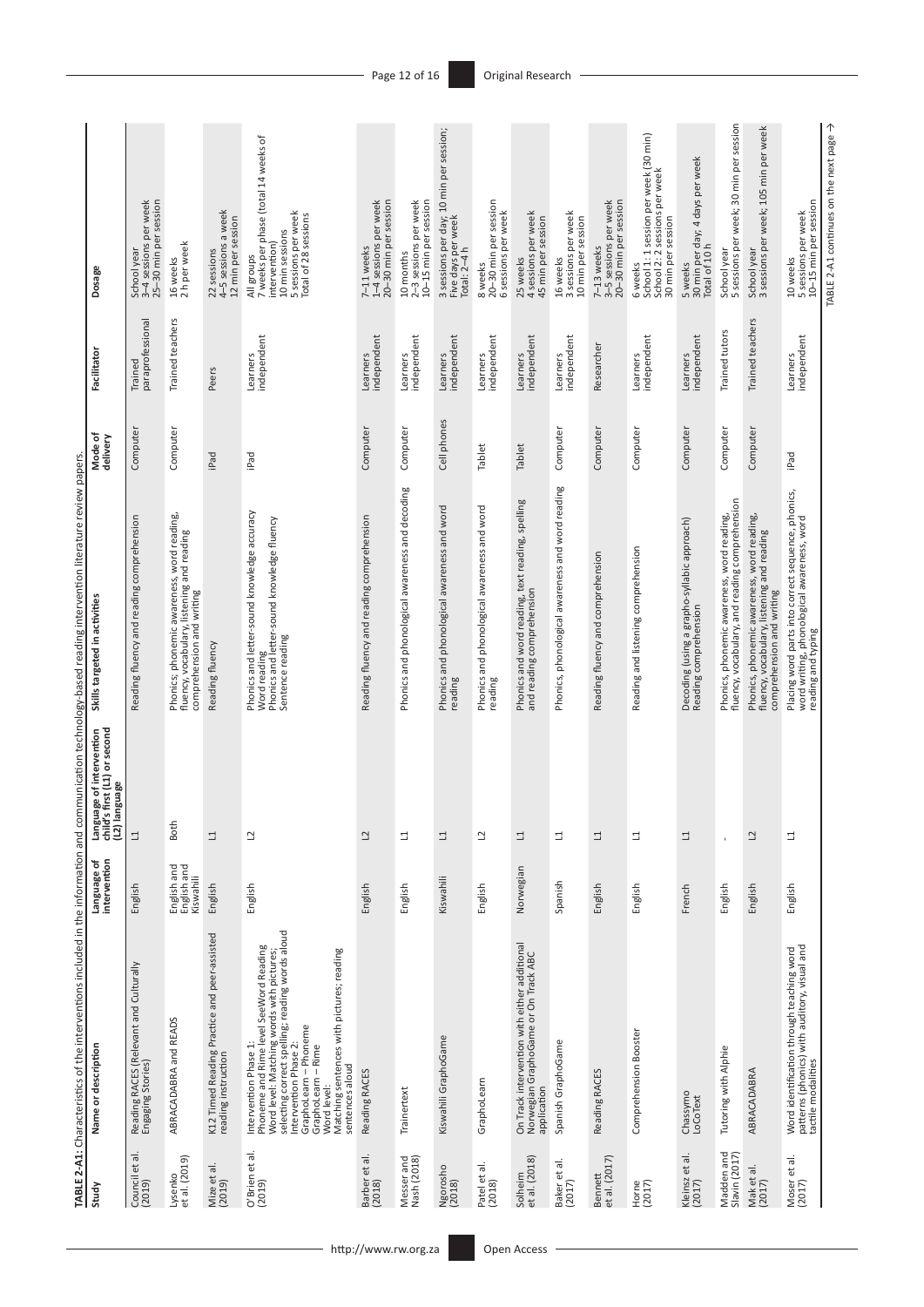| Study                           | Name or description                                                                                                              | Language of<br>intervention |                                                                                      | Skills targeted in activities                                                                                                                             | Mode of                    | Facilitator                                                         | Dosage                                                                                                                                                 |
|---------------------------------|----------------------------------------------------------------------------------------------------------------------------------|-----------------------------|--------------------------------------------------------------------------------------|-----------------------------------------------------------------------------------------------------------------------------------------------------------|----------------------------|---------------------------------------------------------------------|--------------------------------------------------------------------------------------------------------------------------------------------------------|
|                                 |                                                                                                                                  |                             | Language of intervention<br>child's first (L1) or second<br>(L2) language<br>anguage |                                                                                                                                                           | delivery                   |                                                                     |                                                                                                                                                        |
| Ozbek and<br>Girli (2017)       | Pre-listening, repeated reading, performance<br>feedback and reward techniques                                                   | Turkish                     | ⊒                                                                                    | Reading fluency                                                                                                                                           | iPad                       | Researcher                                                          | session per week<br>20 min per session<br>13-15 sessions                                                                                               |
| Van de Ven<br>et al. (2017)     | Letter Prince                                                                                                                    | Dutch                       | 급                                                                                    | Phonics, word reading, reading comprehension<br>and fluency                                                                                               | iPod                       | Adult assistant                                                     | 15 min per session<br>9 sessions                                                                                                                       |
| Abrami et al.<br>(2016)         | ABRACADABRA                                                                                                                      | English                     | $\mathbf{C}$                                                                         | Phonics, phonemic awareness, word reading,<br>fluency, vocabulary, listening and reading<br>comprehension and writing                                     | Computer                   | Trained teachers                                                    | 13 weeks<br>2 h per week                                                                                                                               |
| El Zein et al.<br>(2016)        | Space Voyage                                                                                                                     | English                     | $\mathbf{r}$                                                                         | Reading comprehension                                                                                                                                     | iPad                       | Trained research<br>assistant                                       | 16 sessions<br>35 min per session                                                                                                                      |
| et al. (2016)<br>Lindeblad      | Computers Prizmo, Easy Writer, SayHi,<br>iTranslate, Dragon Search, Voice Reader Web,<br>Ruzzle, Hang Man, Dasiy Reader, and Vod | Swedish                     | $\Box$                                                                               | Passage reading, reading fluency and<br>comprehension                                                                                                     | Smartphones<br>and tablets | Trained special<br>education<br>teachers                            | 40-60 min per session (47 min=M)<br>4 sessions per week<br>18 sessions (M)<br>5 weeks                                                                  |
| et al. (2016)<br>Schneider      | MindPlay Virtual Reading Coach                                                                                                   | English                     | Mixed                                                                                | Phonics, phonemic awareness, fluency, vocabulary,<br>comprehension, print concepts, and grammar                                                           | Computer                   | independent<br>Learners                                             | 4 sessions per week<br>30 min per session<br>School year                                                                                               |
| Musti-Rao<br>et al. (2015)      | The Sight Words: Kids Learn App                                                                                                  | English                     | $\overline{c}$                                                                       | Sight word reading                                                                                                                                        | iPad                       | Teacher (study 1)<br>independent<br>(study 2)<br>Learners           | Study 1:13 weeks; 3 sessions per week;<br>17-33 sessions per child; 10 min per<br>session.<br>Study 2: 12 weeks; 21–30 sessions;<br>10 min per session |
| et al. (2015)<br>Shannon        | Accelerated Reader                                                                                                               | English                     | ₫                                                                                    | Learners choose reading materials and set goals;<br>assessing comprehension by providing feedback<br>to learners and teachers                             | Computers                  | Trained teachers                                                    | 4-5 times per week<br>School year<br>24 weeks                                                                                                          |
| Tyler et al.<br>(2015)          | Headsprout Early Reading                                                                                                         | English                     | Mixed                                                                                | Phonological awareness, print awareness, phonics,<br>fluency                                                                                              | Computers                  | independent<br>Learners                                             | Total of 80 sessions<br>Five days per week<br>45 min sessions<br>8 months                                                                              |
| Jere-Folotiya<br>et al. (2014)  | ci Nyanja GraphoGame                                                                                                             | ciNyanja                    | ⊒                                                                                    | Phonics and letter-sound knowledge                                                                                                                        | Cell phone                 | independent<br>Learners                                             | 7-9 min sessions; 6 sessions per day;<br>94 min (M) total intervention<br>3-5 days per week;                                                           |
| Kamykowska<br>et al. (2014)     | Polish GraphoGame                                                                                                                | Polish                      | 그                                                                                    | Phonics, word reading                                                                                                                                     | Computer                   | independent<br>Learners                                             | 15 min sessions                                                                                                                                        |
| et al. (2014)<br>Larabee        | Build a Word - Easy Spelling with Phonics                                                                                        | English                     | Mixed                                                                                | Phonics, word reading and pseudoword reading                                                                                                              | <b>Pad</b>                 | Researcher                                                          | 9 sessions<br>7.65 min per session (M)<br>4 sessions per week<br>2 weeks                                                                               |
| Lysenko and<br>Abrami<br>(2014) | Combined ABRACADABRA<br>ePearl<br>and                                                                                            | English                     | $\Box$                                                                               | Phonics, word reading, reading and listening<br>comprehension, reading fluency meta-cognition in<br>reading and writing                                   | Computer                   | classroom<br>teachers<br>Trained                                    | 1 school year<br>2 h per week                                                                                                                          |
| Rivera et al.<br>(2014)         | Vocabulary instruction during shared reading                                                                                     | English and<br>Spanish      | Both                                                                                 | Expressive vocabulary                                                                                                                                     | Pad                        | Special education<br>teacher                                        | 4 weeks                                                                                                                                                |
| et al. (2014)<br>Walcott        | Earobics                                                                                                                         | English                     | 그                                                                                    | Phonics, phonological awareness and word reading                                                                                                          | Computer                   | (2 days per week)<br>and teacher<br>(2 days per week)<br>Researcher | Study 1: 4 weeks; 4 sessions per week;<br>20 min per session<br>Study 2: 5 weeks; 4 sessions per week;<br>20 min per session                           |
| Cullen et al.<br>(2013)         | Kurzweil 3000                                                                                                                    | English                     | ∃                                                                                    | Sight word reading                                                                                                                                        | Computer                   | independent<br>Learners                                             | 3-5 sessions per week<br>2-7 sessions in total<br>20-25 min sessions                                                                                   |
| Ecalle et al.<br>(2013)         | Oppositions Phonologiques<br>Chassymo                                                                                            | French                      | ⊒                                                                                    | (grapho-syllabic and phonemic word processing)<br>Word reading and phonological awareness                                                                 | Computer                   | independent<br>Learners                                             | 10 weeks; 4 sessions per week; 30 min<br>per session (10 h of total intervention)                                                                      |
| Fälth et al.<br>(2013)          | Omega-interactive sentences (comprehension<br>training)<br>COMputerized PHOnological Training<br>(phonological training)         | Swedish                     | 그                                                                                    | reading comprehension<br>Phonics and letter-sound knowledge, phonological<br>Word reading, sentence reading, vocabulary and<br>awareness and word reading | Computer                   | Special education<br>teacher                                        | $(7 h 41 min of total intervention (M))$<br>25 sessions<br>15–20 min per session                                                                       |
|                                 |                                                                                                                                  |                             |                                                                                      |                                                                                                                                                           |                            |                                                                     | TABLE 2-A1 continues on the next page →                                                                                                                |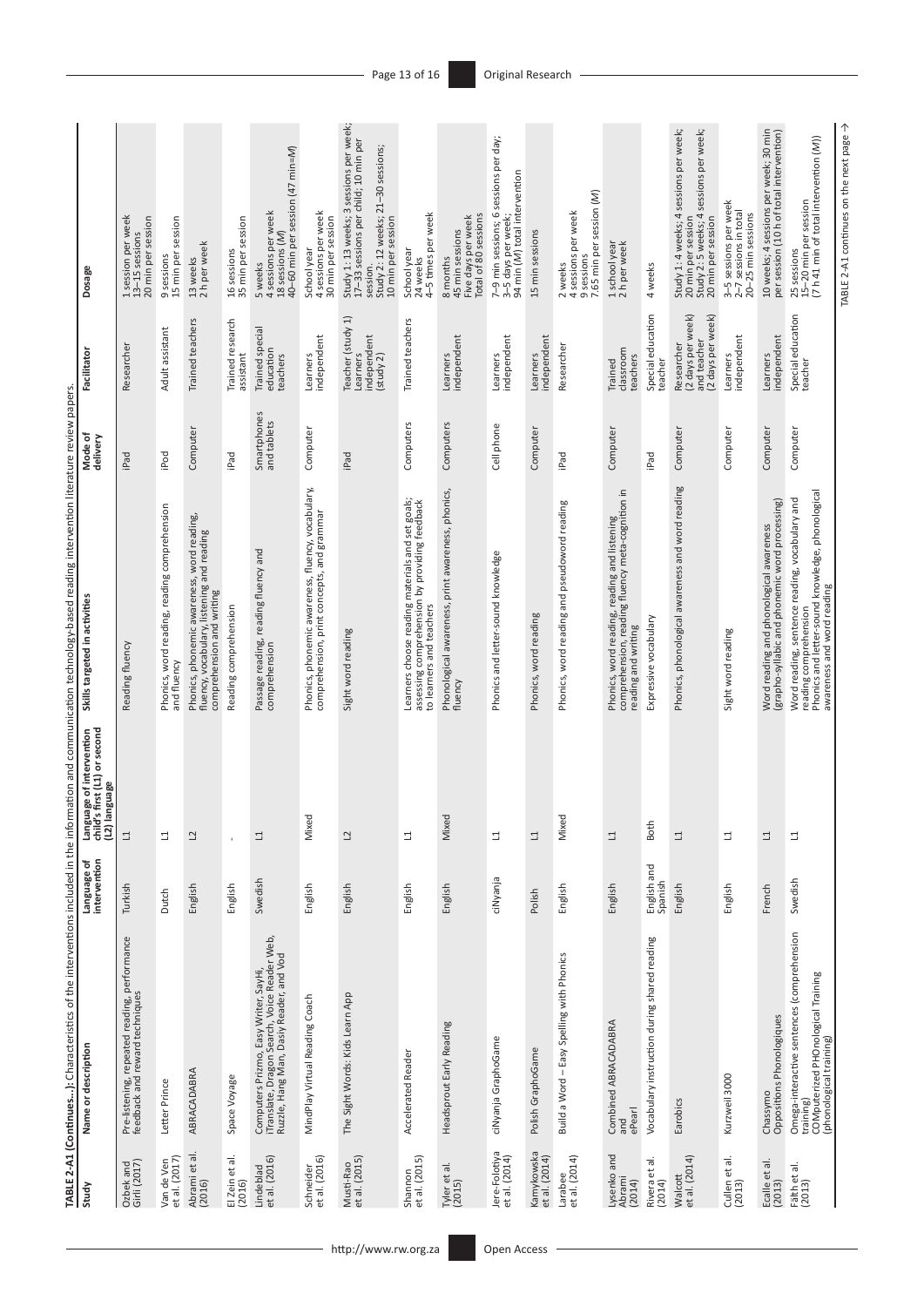| Study                            | Name or description                                                                                                                                                                                                                       | Language of<br>intervention | Language of intervention<br>child's first (L1) or second<br>(L2) language | Skills targeted in activities                                                                                                                                                                                                       | Mode of<br>delivery | Facilitator                                                                           | Dosage                                                                                                                                                                                                                            |
|----------------------------------|-------------------------------------------------------------------------------------------------------------------------------------------------------------------------------------------------------------------------------------------|-----------------------------|---------------------------------------------------------------------------|-------------------------------------------------------------------------------------------------------------------------------------------------------------------------------------------------------------------------------------|---------------------|---------------------------------------------------------------------------------------|-----------------------------------------------------------------------------------------------------------------------------------------------------------------------------------------------------------------------------------|
| Heikkilä<br>et al. (2013)        | Finnish GraphoGame                                                                                                                                                                                                                        | Finnish                     | $\Box$                                                                    | Syllable reading speed, syllable recognition                                                                                                                                                                                        | Computer            | independent<br>Learners                                                               | 2–3 weeks<br>3–5 sessions per week<br>5-10 min per session<br>10 sessions                                                                                                                                                         |
| Kyle et al.<br>(2013)            | English GraphoGame Phoneme                                                                                                                                                                                                                | English                     | 급                                                                         | Phonics, phonological awareness and word<br>reading, focusing on phoneme level                                                                                                                                                      | Computer            | Learners<br>independent                                                               | $(11$ h of total intervention $[M]$ )<br>10-15 min per session<br>5 sessions per week<br>12 weeks                                                                                                                                 |
|                                  | English GraphoGame Rime                                                                                                                                                                                                                   |                             | $\mathbf{I}$                                                              | awareness and word reading, focusing on rime level<br>Phonics and letter-sound knowledge, phonological                                                                                                                              |                     |                                                                                       |                                                                                                                                                                                                                                   |
| Potocki et al.<br>(2013)         | LoCoTex                                                                                                                                                                                                                                   | French                      | ⊐                                                                         | Reading comprehension                                                                                                                                                                                                               | Computer            | independent<br>Learners                                                               | 5 weeks; 4 sessions per week; 30 min<br>per session; (10 h of total intervention)                                                                                                                                                 |
| Ponce et al.<br>(2012)           | Spanish e-PELS                                                                                                                                                                                                                            | Spanish                     |                                                                           | Reading comprehension                                                                                                                                                                                                               | Computer            | Trained teachers                                                                      | 90 min per session<br>School semester<br>30 sessions                                                                                                                                                                              |
| et al. (2011)<br>Chambers        | Team Alphie                                                                                                                                                                                                                               | English                     | $\,$ i                                                                    | and<br>word reading, spelling, visual tracking, fluency,<br>Phonics, phonological awareness, sight words,<br>reading comprehension                                                                                                  | Computer            | and peers within<br>Trained adults<br>each group                                      | 4-5 sessions per week<br>45 min per session<br>School year                                                                                                                                                                        |
| Gustafson<br>et al. (2011)       | Combined COMputerized PHOnological<br>Training and Omega-Interactive Sentences                                                                                                                                                            | Swedish                     | ⊐                                                                         | reading, sentence reading, vocabulary and reading<br>Phonics, phonological awareness and word<br>comprehension                                                                                                                      | Computer            | Trained special<br>education<br>teachers                                              | training 443.5 min (M); Combined<br>training 480.9 min (M); Ordinary special<br>training 422.2 min (M); Comprehension<br>(Total intervention: Phonological<br>instruction 502.7 min (M))<br>10-25 min per session<br>25 sessions; |
| Kim et al.<br>(2011)             | Read 180                                                                                                                                                                                                                                  | English                     |                                                                           | Phonics, phonological awareness, word reading,<br>fluency, vocabulary and reading comprehension                                                                                                                                     | Computer            | Trained teachers                                                                      | 4 sessions per week<br>60 min per session<br>23 weeks                                                                                                                                                                             |
| Saine et al.<br>(2011)           | GraphoGame                                                                                                                                                                                                                                | Finnish                     | ⊐                                                                         | Phonics, phonological awareness and word reading                                                                                                                                                                                    | Computer            | independent<br>Learners                                                               | 28 weeks; 4 sessions per week; 45 min<br>per session; (66 h of total intervention)                                                                                                                                                |
| Yaw et al.<br>(2011)             | Sight words taught on computer screen                                                                                                                                                                                                     | English                     | ⊒                                                                         | Sight word reading                                                                                                                                                                                                                  | Computer            | Researcher                                                                            | 2-4 sessions per week<br>3.33 min per session<br>16 sessions                                                                                                                                                                      |
| Kim et al.<br>(2010)             | Read 180                                                                                                                                                                                                                                  | English                     |                                                                           | Phonics, phonological awareness, word reading,<br>fluency, vocabulary and reading comprehension                                                                                                                                     | Computer            | Trained teachers                                                                      | 4 sessions per week<br>60 min per session<br>23 weeks                                                                                                                                                                             |
| Savage et al.<br>(2010)          | ABRACADABRA                                                                                                                                                                                                                               | English                     | ⊒                                                                         | Phonics, phonemic awareness, word reading,<br>fluency, vocabulary, listening and reading<br>comprehension, spelling and writing                                                                                                     | Computer            | Trained teachers                                                                      | Total of 16 h of intervention<br>8 weeks<br>2 h per week                                                                                                                                                                          |
| Torgesen<br>et al. (2010)        | Read, Write and Type (RWT)<br>The Lindamood Phoneme Sequencing<br>Program for Reading, Spelling, and Speech<br>(LIPS)                                                                                                                     | English                     | ⊒                                                                         | and<br>passage reading, spelling, writing and typing<br>Phonics, phonological awareness (oral motor<br>articulation awareness approach), word and<br>Phonics, phonological awareness, word and<br>passage reading, spelling/writing | Computer            | Trained teachers<br>(half the time)<br>(half the time)<br>independent<br>and learners | (80 h of total intervention)<br>4 sessions per week<br>50 min per session<br>8 months                                                                                                                                             |
| Ecalle et al.<br>(2009)          | A whole word recognition approach (control<br>A syllabic unit word recognition approach<br>(treatment group)<br>group)                                                                                                                    | French                      | 그                                                                         | Phonological awareness (syllable level) and word<br>Word reading<br>reading                                                                                                                                                         | Computer            | independent<br>Learners                                                               | (10 h of total intervention)<br>15 min per session<br>5 weeks<br>2 sessions per day                                                                                                                                               |
| and Rodman<br>(2009)<br>Macaruso | Lexia Strategies for Older Students                                                                                                                                                                                                       | English                     |                                                                           | Phonics, phonological awareness, word reading,<br>reading fluency and comprehension                                                                                                                                                 | Computer            | independent<br>Learners                                                               | 2-3 sessions per week<br>20-30 min per session<br>50 sessions (M)<br>8 months                                                                                                                                                     |
| Savage et al.<br>(2009)          | ABRACADABRA                                                                                                                                                                                                                               | English                     | Mixed                                                                     | reading, reading fluency, reading and listening<br>Phonics and letter-sound knowledge, word<br>comprehension, and writing                                                                                                           | Computer            | Trained facilitator                                                                   | 4 sessions per week<br>20 min per session                                                                                                                                                                                         |
|                                  | Note: Papers are ordered chronologically by year and alphabetically within years. Please see the<br>Writing 12(1), a294. https://doi.org/10.4102/rw.v1211.294, for more information.<br>M, mean; L1, first language; L2, second language. |                             |                                                                           | full reference list of this article, Dean, J., Pascoe, M. & Le Roux, J., 2021, 'Information and communication technology reading interventions: A scoping review,' Reading &                                                        |                     |                                                                                       |                                                                                                                                                                                                                                   |

TABLE 2-A1 (Continues...): Characteristics of the interventions included in the information and communication technology-based reading intervention literature review papers. **TABLE 2-A1 (Continues...):** Characteristics of the interventions included in the information and communication technology-based reading intervention literature review papers.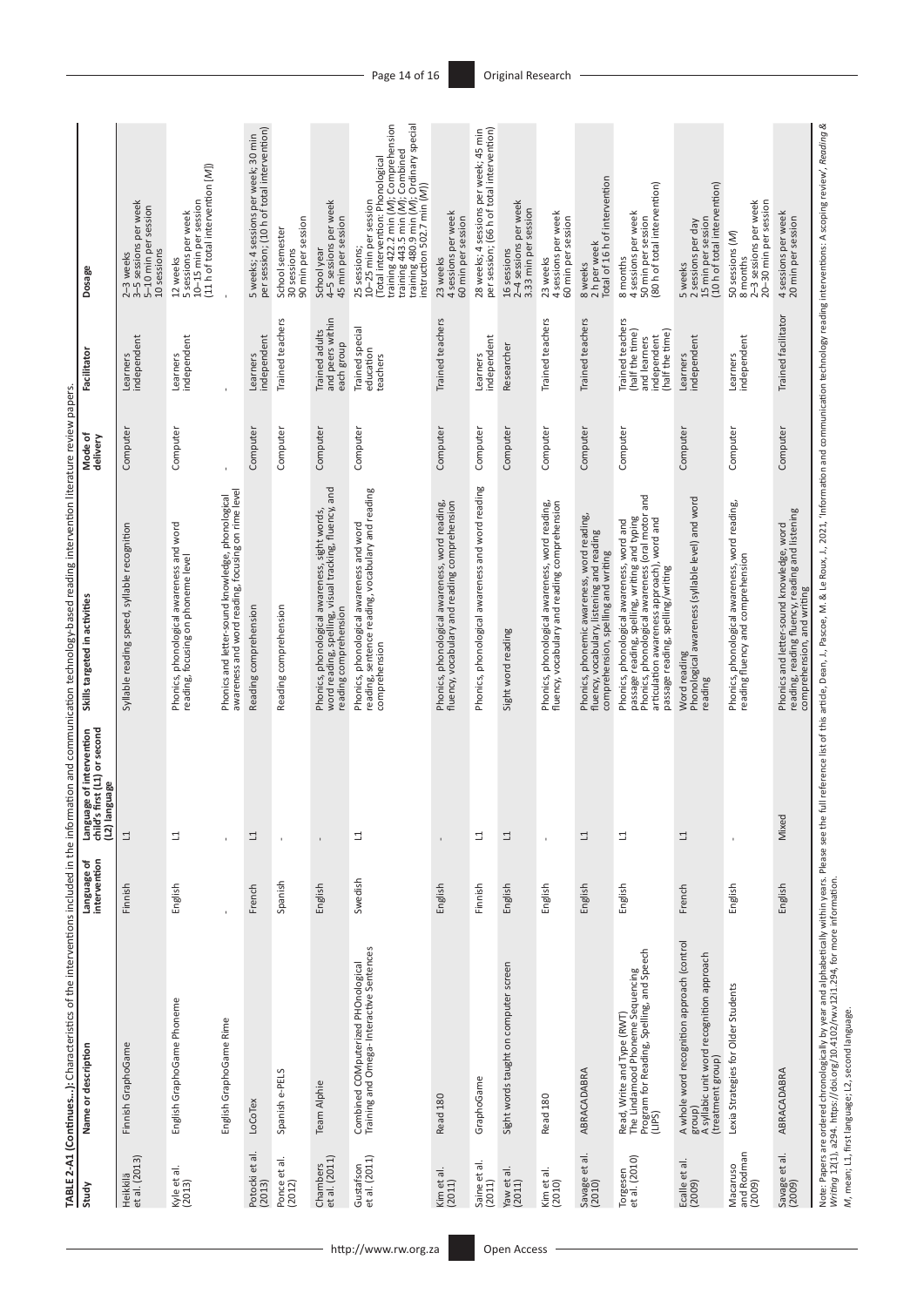**TABLE 3-A1:** Outcome measures and results of the studies included in the information and communication technology-based reading intervention literature review.

|                                |                                                                                                                                                                                                                                                                       | <b>INDLE J-MI.</b> OutCOME MEasures and results of the studies included in the imormation and communication technology-based reading intervention iterature review.                                                                                                                                                                                                                                                                                                                        |
|--------------------------------|-----------------------------------------------------------------------------------------------------------------------------------------------------------------------------------------------------------------------------------------------------------------------|--------------------------------------------------------------------------------------------------------------------------------------------------------------------------------------------------------------------------------------------------------------------------------------------------------------------------------------------------------------------------------------------------------------------------------------------------------------------------------------------|
| Study                          | <b>Outcome measures</b>                                                                                                                                                                                                                                               | <b>Results</b>                                                                                                                                                                                                                                                                                                                                                                                                                                                                             |
| Council et al.<br>(2019)       | Informal measures of reading fluency and comprehension.                                                                                                                                                                                                               | Improved reading fluency and comprehension.                                                                                                                                                                                                                                                                                                                                                                                                                                                |
| Lysenko et al.<br>(2019)       | Standardised measures of word reading, word meaning<br>(vocabulary), reading comprehension, listening comprehension and<br>national examination results in English and the following subjects<br>taught in English: Social Studies, Mathematics and Science.          | Phase I and II results showed a significant difference between experimental and control<br>groups (in favour of the experimental group) on measures of word reading, vocabulary,<br>reading comprehension and listening comprehension. Experimental participants<br>significantly outperformed control participants in the subject examinations.                                                                                                                                           |
| Mize et al.<br>(2019)          | Informal measures of word reading accuracy and fluency.                                                                                                                                                                                                               | All children's reading accuracy and fluency increased (the number of correct words read<br>per minute) as a result of the intervention.                                                                                                                                                                                                                                                                                                                                                    |
| O'Brien et al.<br>(2019)       | Standardised measures of reading and decoding accuracy, reading<br>and decoding fluency, and spelling of words.                                                                                                                                                       | Phase 1: All groups improved significantly on all outcome measures. There was no<br>difference among the performance of the three different intervention groups. Phase 2:<br>All groups improved significantly on all outcome measures. There was no difference among<br>the performance of the three different intervention groups except that decoding accuracy<br>showed greater improvement for the phoneme-level intervention group compared to the<br>rime-level intervention group. |
| Barber et al.<br>(2018)        | Informal measures of reading fluency and comprehension.                                                                                                                                                                                                               | Children improved in reading fluency and comprehension as a result of the intervention.                                                                                                                                                                                                                                                                                                                                                                                                    |
| Messer and<br>Nash (2018)      | Standardised measures of phonological awareness, phonological<br>short-term memory, executive loaded working memory, naming<br>speed, decoding and spelling.                                                                                                          | The experimental group had significantly higher scores than the control group on measures<br>of decoding, phonological awareness, naming speed, phonological short-term memory and<br>executive loaded working memory.                                                                                                                                                                                                                                                                     |
| Ngorosho<br>(2018)             | Informal lexical decision tasks for letters, syllables and words and<br>informal single word spelling test. Informal measures of letter<br>knowledge and word reading.                                                                                                | Significant improvement was found for both GraphoGame and classroom instruction<br>interventions. GraphoGame intervention led to greater improvement than classroom<br>instruction intervention.                                                                                                                                                                                                                                                                                           |
| Patel et al.<br>(2018)         | Informal GraphoLearn in-game assessments: grapheme-phoneme<br>knowledge, rime unit recognition, whole word reading.<br>Standardised measures of word reading, sight word reading<br>efficiency, pseudoword reading efficiency and spelling.                           | Significant differences in favour of the intervention group for all GraphoLearn in-game<br>measures. No significant differences between groups on standardised measures. Both<br>groups showed improvement on all measures from pre-test to post-test.                                                                                                                                                                                                                                     |
| Solheim et al.<br>(2018)       | Standardised measures of word reading, sentence reading and<br>spelling.                                                                                                                                                                                              | Both treatment groups had statistically significantly higher word reading, sentence reading<br>and spelling skills than the control group at post-test follow-up 1 and 2 years later.                                                                                                                                                                                                                                                                                                      |
| Baker et al.<br>(2017)         | Standardised measures of Spanish pseudoword and word reading,<br>standardised measures of English pseudoword reading and English<br>reading accuracy and fluency.                                                                                                     | No significant difference in the gains on Spanish pseudoword and real word reading<br>accuracy and fluency between the intervention and control conditions. No significant<br>difference in gains on English reading.                                                                                                                                                                                                                                                                      |
| Bennett et al.<br>(2017)       | Non-standardised measures of reading fluency and comprehension.                                                                                                                                                                                                       | Reading fluency and comprehension improved for practised and novel passages during<br>intervention and on the 2 week and 1 month follow-ups.                                                                                                                                                                                                                                                                                                                                               |
| Horne (2017)                   | Standardised test of reading comprehension, reading rate and<br>reading accuracy.                                                                                                                                                                                     | Significant effects for reading comprehension and accuracy but not for rate. The intervention<br>group in school 2 (two sessions per week) demonstrated significantly larger gains in reading<br>accuracy and comprehension than the group in school 1 (one session per week).                                                                                                                                                                                                             |
| Kleinsz et al.<br>(2017)       | Standardised assessments of word reading, decoding, phonological<br>skills, decoding fluency, receptive vocabulary and non-verbal<br>reasoning. Informal measures of listening comprehension, reading<br>comprehension, comprehension monitoring, and working memory. | Grapho-syllabic training led to improved performance in written word recognition (as well<br>as phonological awareness and decoding). Comprehension training improved listening and<br>reading comprehension (and vocabulary and comprehension monitoring).                                                                                                                                                                                                                                |
| Madden and<br>Slavin (2017)    | Standardised assessments of word reading, fluency and<br>comprehension.                                                                                                                                                                                               | Reading skills improved significantly in intervention group compared to control groups.                                                                                                                                                                                                                                                                                                                                                                                                    |
| Mak et al.<br>(2017)           | Standardised measures of word reading, vocabulary reading,<br>listening comprehension, phoneme segmentation fluency, and<br>phoneme blending fluency.                                                                                                                 | Learners in the intervention scored significantly higher than control learners on vocabulary,<br>reading, phoneme segmentation and blending fluency. Both groups performed similarly for<br>word reading, and listening comprehension.                                                                                                                                                                                                                                                     |
| Moser et al.<br>(2017)         | Standardised measures of vocabulary, reading comprehension,<br>rate, accuracy, and spelling.                                                                                                                                                                          | No intervention effects were found; intervention and control participants showed no<br>significant differences in any areas.                                                                                                                                                                                                                                                                                                                                                               |
| Ozbek and<br>Girli (2017)      | Informal measures of reading fluency.                                                                                                                                                                                                                                 | Intervention improved the reading fluency of the learners.                                                                                                                                                                                                                                                                                                                                                                                                                                 |
| Van de Ven<br>et al. (2017)    | Standardised tests of pseudoword reading, word and text reading,<br>receptive vocabulary.                                                                                                                                                                             | Intervention effects were found for pseudoword reading and reading fluency.                                                                                                                                                                                                                                                                                                                                                                                                                |
| Abrami et al.<br>(2016)        | Norm-referenced tests of reading, reading vocabulary, reading<br>comprehension, listening comprehension and end-of-year<br>examination results in English and other subjects taught including<br>Social Studies, Mathematics and Science.                             | Intervention group made significant gains in reading and listening comprehension<br>compared to the control group. No significant difference between the groups on other<br>measures. Intervention group outperformed children in the control group in the exams<br>(small effect size).                                                                                                                                                                                                   |
| El Zein et al.<br>(2016)       | Informal measure of reading comprehension.                                                                                                                                                                                                                            | Teacher-directed instruction was more effective than iPad instruction for increasing the<br>accuracy of responses.                                                                                                                                                                                                                                                                                                                                                                         |
| Lindeblad<br>et al. (2016)     | Standardised measures of word reading, sentence reading,<br>non-word reading, reading comprehension.                                                                                                                                                                  | Significant improvement in reading and reading comprehension between pre-test and<br>post-test measures. At a 1-year follow-up, the children in the intervention group had<br>developed reading skills at a rate equivalent to typically developing children.                                                                                                                                                                                                                              |
| Schneider<br>et al. (2016)     | Standardised measures of word reading, pseudoword reading,<br>word spelling, pseudoword spelling, and word reading fluency.                                                                                                                                           | Intervention group improved significantly more than children in the control group on<br>measures of word spelling, non-word spelling, and word fluency. Significant effects were<br>not detected for non-word and real word reading but there were non-significant<br>differences favouring learners in the treatment group.                                                                                                                                                               |
| Musti-Rao<br>et al. (2015)     | Informal measures of sight word reading; standardised measures<br>of reading fluency.                                                                                                                                                                                 | Improvements in sight word reading; gains not achieved for oral reading fluency.                                                                                                                                                                                                                                                                                                                                                                                                           |
| Shannon<br>et al. (2015)       | A norm- and criterion-referenced assessment of word knowledge,<br>analysing literary text, understanding author's craft, comprehension<br>strategies and constructing meaning, and analysing argument and<br>evaluating text.                                         | The intervention group showed significantly greater gains on the assessment than the control<br>group. A moderate effect size was found. The programme had a positive impact on learner's<br>reading achievement.                                                                                                                                                                                                                                                                          |
| Tyler et al.<br>(2015)         | Standardised measures of reading accuracy, fluency and word<br>recognition.                                                                                                                                                                                           | Significant improvements in favour of the intervention group for reading accuracy but not<br>for reading fluency or word recognition.                                                                                                                                                                                                                                                                                                                                                      |
| Jere-Folotiya<br>et al. (2014) | Standardised tests of orthographic awareness and spelling.                                                                                                                                                                                                            | Intervention improved the spelling of participants (intervention learners significantly<br>outperformed control learners).                                                                                                                                                                                                                                                                                                                                                                 |
| Kamykowska<br>et al. (2014)    | Standardised tests of phonics and letter-sound knowledge, word<br>reading speed, pseudoword reading speed, non-verbal abilities,<br>and receptive vocabulary.                                                                                                         | No differences between the group who received GraphoGame intervention and a Maths<br>intervention on study outcomes; no intervention effect.                                                                                                                                                                                                                                                                                                                                               |
| Larabee et al.<br>(2014)       | Informal measures of phonics and letter-sound knowledge,<br>words and pseudowords.                                                                                                                                                                                    | No difference between iPad instruction and instruction with typical materials on letter<br>knowledge and word reading. Impact of iPad intervention on reading performance was<br>mixed.                                                                                                                                                                                                                                                                                                    |

TABLE 3-A1 continues on the next page  $\rightarrow$